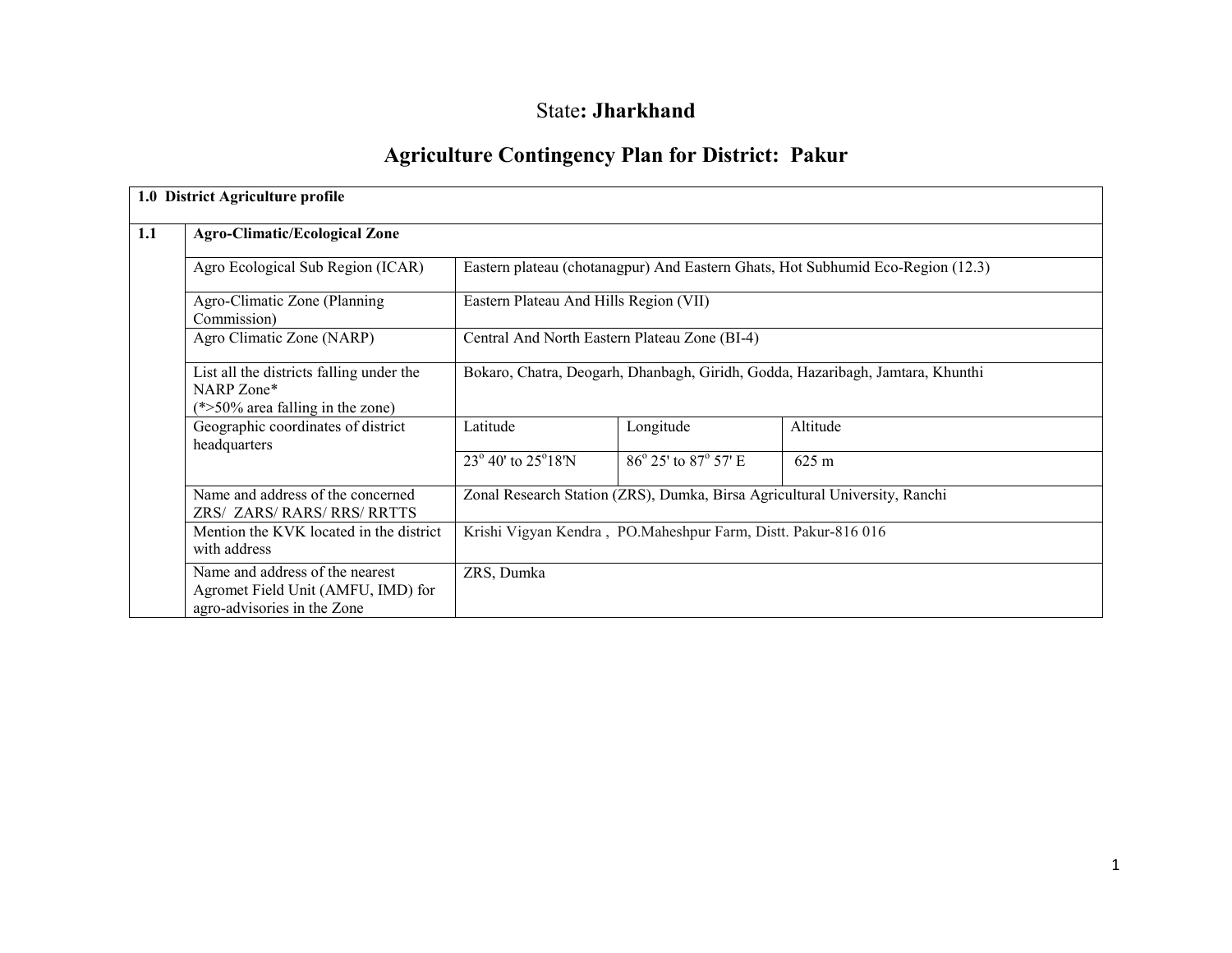| 1.2 | Rainfall              | Normal RF(mm) | <b>Normal Rainy days</b> | <b>Normal Onset</b>     | <b>Normal Cessation</b>  |
|-----|-----------------------|---------------|--------------------------|-------------------------|--------------------------|
|     |                       |               | (number)                 | specify week and month) | (specify week and month) |
|     | SW monsoon (June-Sep) | 1234          |                          | $3rd$ week of June      | $4th$ week of September  |
|     | NE Monsoon(Oct-Dec)   | 153           |                          |                         |                          |
|     | Winter (Jan-Feb)      | 24            |                          |                         | $\overline{\phantom{0}}$ |
|     | Summer (Mar-May)      | 139           |                          |                         |                          |
|     | Annual                | 1550          |                          |                         | $\overline{\phantom{0}}$ |

| 1.3 | Land use                   | Geographical | Cultivable | Forest | Land under   | Permanent | Cultivable | Land   | Barren and   | Current | Other   |
|-----|----------------------------|--------------|------------|--------|--------------|-----------|------------|--------|--------------|---------|---------|
|     | pattern of                 | area         | area       | area   | non-         | pastures  | wasteland  | under  | uncultivable | fallows | fallows |
|     | the                        |              |            |        | agricultural |           |            | Misc.  | land         |         |         |
|     | district                   |              |            |        | use          |           |            | tree   |              |         |         |
|     | (latest                    |              |            |        |              |           |            | crops  |              |         |         |
|     | statistics)                |              |            |        |              |           |            | and    |              |         |         |
|     |                            |              |            |        |              |           |            | groves |              |         |         |
|     | Area<br>$(000 \text{ ha})$ | 180          | 58.8       | 20.7   | 15.6         | 5.6       | 7.4        | 4.3    |              | 54.1    |         |
|     |                            |              |            |        |              |           |            |        |              |         |         |

| <b>Major Soils</b>                      | Area ('000 ha) | Percent (%) of total |
|-----------------------------------------|----------------|----------------------|
|                                         |                |                      |
| Red lateritic (Ultic Paleustalfs) soils |                |                      |
| Loam soils (Haplustalfs)                |                |                      |
| Fine loam (Rhodustlafs) soils           |                |                      |
| Fine mixed Loam (Paleustalfs) soils     |                |                      |

| 1.5                      | Agricultural land use | Area $('000 ha)$ | Cropping intensity % |
|--------------------------|-----------------------|------------------|----------------------|
|                          | Net sown area         | 58.8             | 107%                 |
| Area sown more than once |                       | $-4.4$           |                      |
|                          | Gross cropped area    | 63.0             |                      |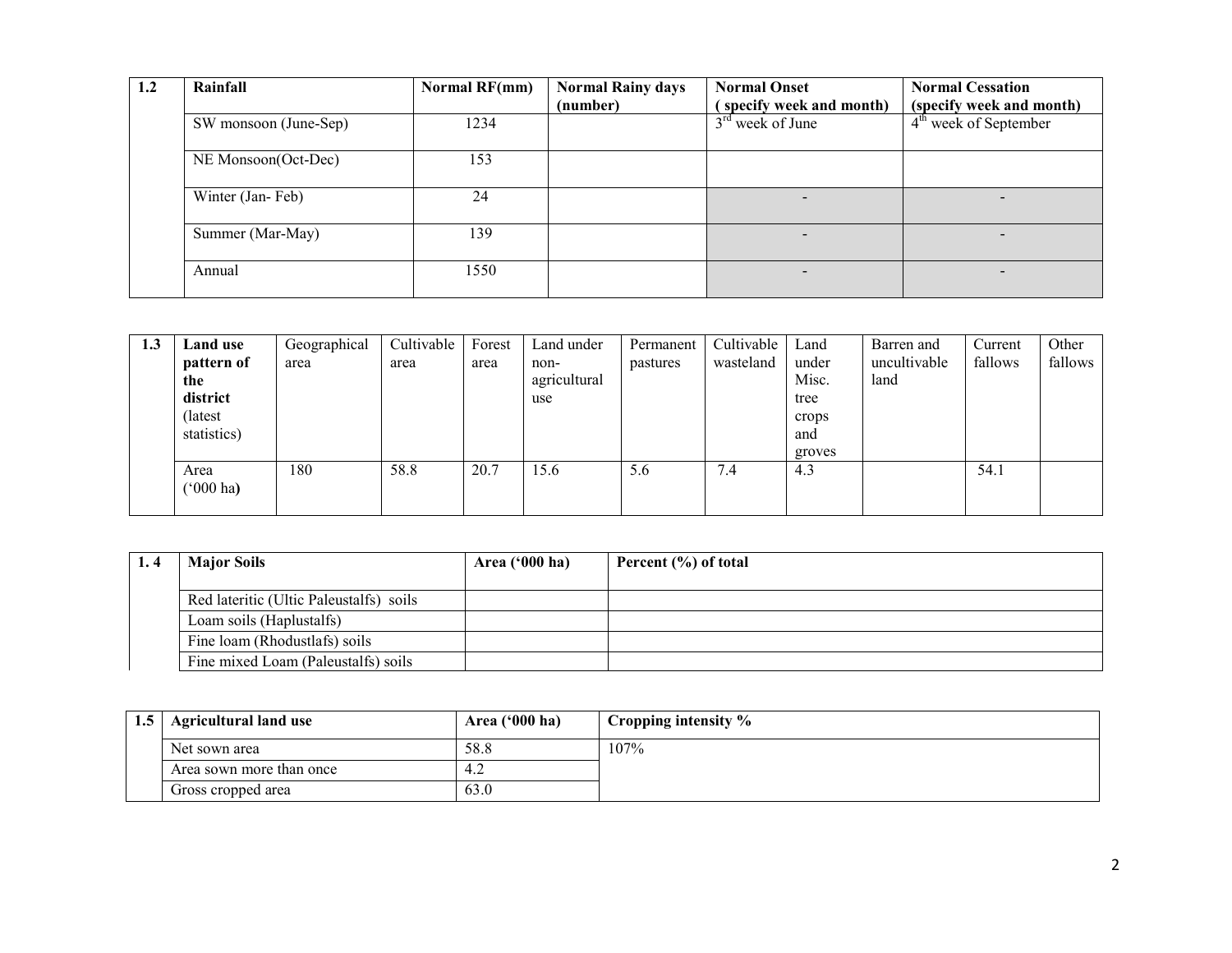| Irrigation                                                                                                 | Area ('000 ha)            |                |                                                                                                   |  |  |  |
|------------------------------------------------------------------------------------------------------------|---------------------------|----------------|---------------------------------------------------------------------------------------------------|--|--|--|
| Net irrigated area                                                                                         | 12.9                      |                |                                                                                                   |  |  |  |
| Gross irrigated area                                                                                       |                           |                |                                                                                                   |  |  |  |
| Rainfed area                                                                                               |                           |                |                                                                                                   |  |  |  |
| <b>Sources of Irrigation</b>                                                                               | Number                    | Area ('000 ha) | Percentage of total irrigated area                                                                |  |  |  |
| Canals                                                                                                     |                           | 0.4            |                                                                                                   |  |  |  |
| Tanks                                                                                                      |                           |                |                                                                                                   |  |  |  |
| Open wells                                                                                                 |                           | 4.3            |                                                                                                   |  |  |  |
| Bore wells                                                                                                 |                           |                |                                                                                                   |  |  |  |
| Lift irrigation schemes                                                                                    |                           |                |                                                                                                   |  |  |  |
| Micro-irrigation                                                                                           |                           |                |                                                                                                   |  |  |  |
| Other sources (Check Dam)                                                                                  |                           | 8.1            |                                                                                                   |  |  |  |
| Total Irrigated Area                                                                                       |                           |                |                                                                                                   |  |  |  |
| Pump sets                                                                                                  |                           |                |                                                                                                   |  |  |  |
| No. of Tractors                                                                                            |                           |                |                                                                                                   |  |  |  |
| Groundwater availability and use* (Data<br>source: State/Central Ground water<br><b>Department /Board)</b> | No. of blocks/<br>Tehsils | $(\%)$ area    | Quality of water (specify the<br>problem such as high levels of<br>arsenic, fluoride, saline etc) |  |  |  |
| Over exploited                                                                                             |                           |                |                                                                                                   |  |  |  |
| Critical                                                                                                   |                           |                |                                                                                                   |  |  |  |
| Semi-critical                                                                                              |                           |                |                                                                                                   |  |  |  |
| Safe                                                                                                       |                           |                |                                                                                                   |  |  |  |
| Wastewater availability and use                                                                            |                           |                |                                                                                                   |  |  |  |
| Ground water quality                                                                                       |                           |                |                                                                                                   |  |  |  |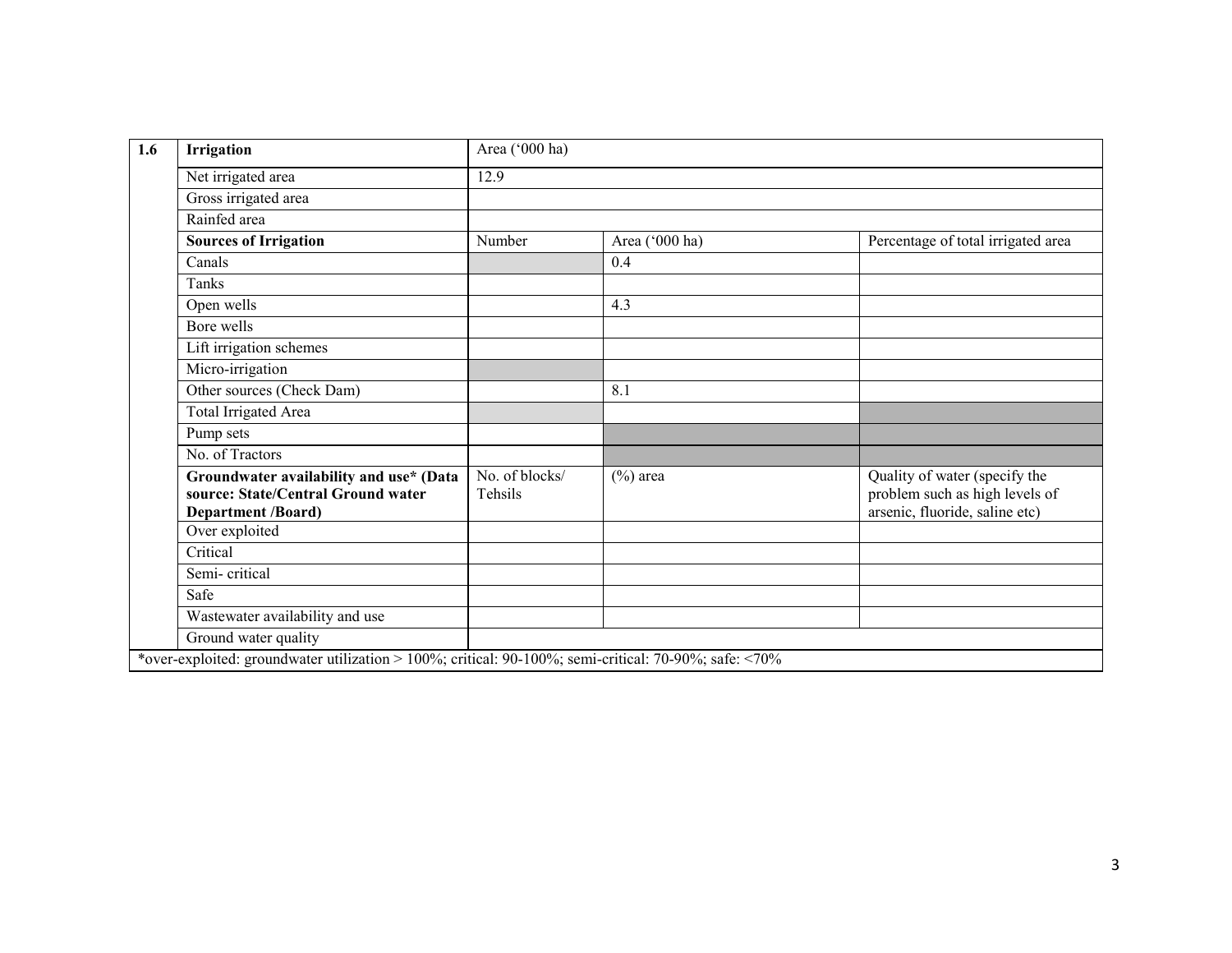# 1.7 Area under major field crops & horticulture

| 1.7 | <b>Major field crops</b> |               |         |              | Area ('000 ha)   |         |              |        |                |
|-----|--------------------------|---------------|---------|--------------|------------------|---------|--------------|--------|----------------|
|     | cultivated               | <b>Kharif</b> |         |              |                  | Rabi    |              |        |                |
|     |                          | Irrigated     | Rainfed | <b>Total</b> | <b>Irrigated</b> | Rainfed | <b>Total</b> | Summer | Grand<br>total |
|     | Rice                     |               |         | 25.3         |                  |         |              |        | 25.3           |
|     | Maize                    |               |         | 4.8          |                  |         | 0.6          |        | 5.4            |
|     | Pigeonpea                |               |         | 2.3          |                  |         |              |        | 2.3            |
|     | Blackgram                |               |         | 0.9          |                  |         |              |        | 0.9            |
|     | Greengram                |               |         | 0.05         |                  |         |              |        | 0.05           |
|     | Wheat                    |               |         |              |                  |         | 3.2          |        | 3.2            |
|     | Chick pea                |               |         |              |                  |         | 1.9          |        | 1.9            |
|     | Pea                      |               |         |              |                  |         | 0.3          |        | 0.3            |
|     | Lentil                   |               |         |              |                  |         | 1.7          |        | 1.7            |

| Horticulture crops - Fruits         |              | Area ('000 ha)   |         |
|-------------------------------------|--------------|------------------|---------|
|                                     | <b>Total</b> | <b>Irrigated</b> | Rainfed |
| Horticulture crops - Vegetables     |              |                  |         |
| Cauliflower                         | 1.3          |                  |         |
| Cabbage                             | 1.1          |                  |         |
| Tomato                              | 1.0          |                  |         |
| <b>Brinjal</b>                      | 0.4          |                  |         |
| Chilli                              | 0.08         |                  |         |
| Ladies finger                       | 0.5          |                  |         |
| Bottle gourd                        | 0.5          |                  |         |
| Bitter gourd                        | 0.5          |                  |         |
| Cucumber                            | 0.13         |                  |         |
| Ridge gourd                         | 0.19         |                  |         |
| Sponge gourd                        | 0.5          |                  |         |
| French bean                         | 0.12         |                  |         |
| <b>Medicinal and Aromatic crops</b> |              |                  |         |
| <b>Plantation crops</b>             |              |                  |         |
| <b>Fodder crops</b>                 |              |                  |         |
| Total fodder crop area              |              |                  |         |
| <b>Grazing land</b>                 |              |                  |         |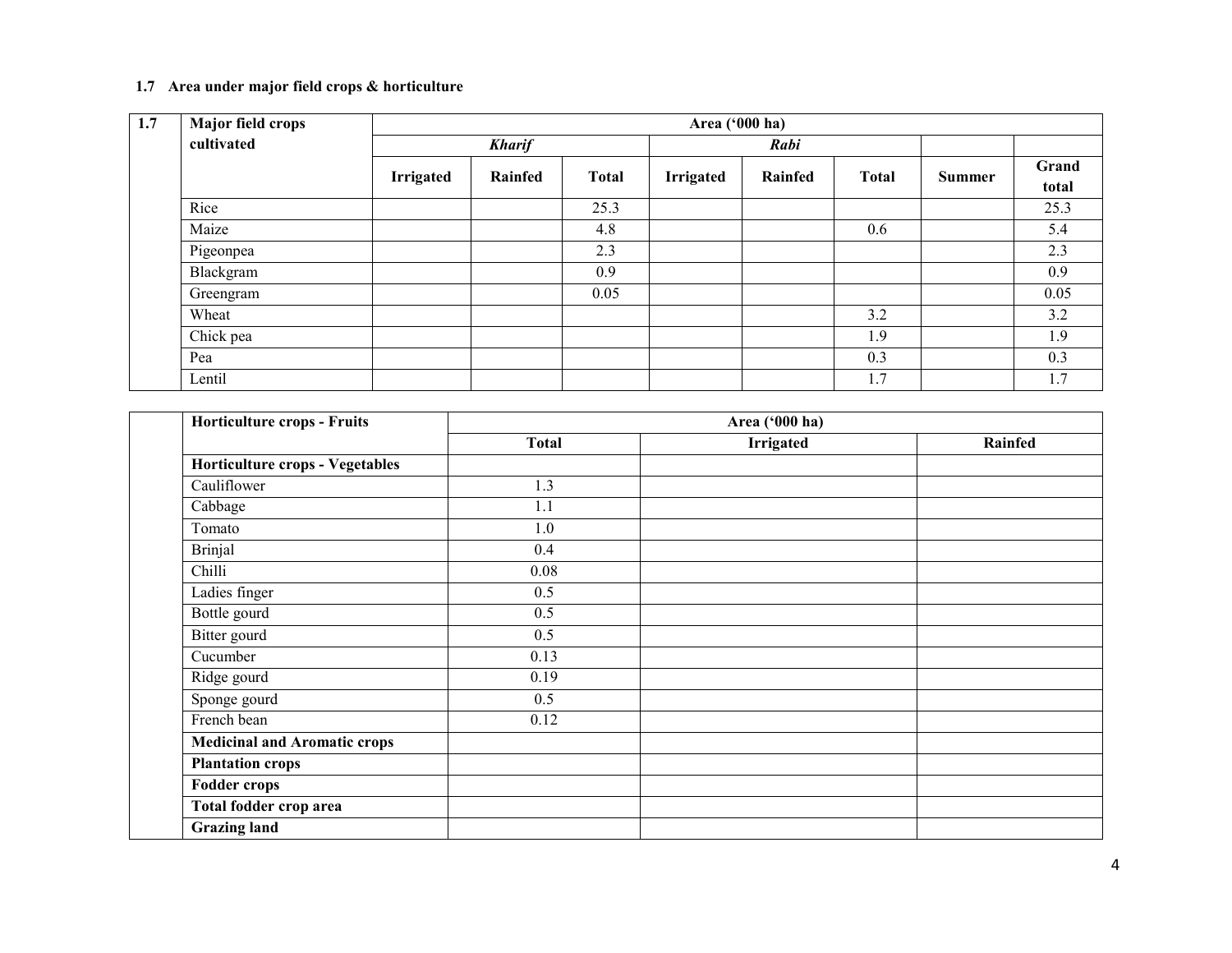| 1.8  | Livestock                                                   |                        | <b>Male ('000)</b> |            | Female ('000)          |                           | <b>Total ('000)</b>          |                                  |  |  |
|------|-------------------------------------------------------------|------------------------|--------------------|------------|------------------------|---------------------------|------------------------------|----------------------------------|--|--|
|      | Non descriptive Cattle (local low yielding)                 |                        |                    |            |                        | 224.6                     |                              |                                  |  |  |
|      | Improved cattle                                             |                        |                    |            |                        |                           |                              |                                  |  |  |
|      | Crossbred cattle                                            |                        |                    |            |                        |                           |                              |                                  |  |  |
|      | Non descriptive Buffaloes (local low yielding)              |                        |                    |            |                        |                           |                              |                                  |  |  |
|      | <b>Descript Buffaloes</b>                                   |                        |                    |            |                        | 30.9                      |                              |                                  |  |  |
|      | Goat                                                        |                        |                    |            |                        | 136.5                     |                              |                                  |  |  |
|      | Sheep                                                       |                        |                    |            |                        | 17.1                      |                              |                                  |  |  |
|      | Others (Camel, Pig, Yak etc.)                               |                        |                    |            |                        | 69.0                      |                              |                                  |  |  |
|      | Duckery                                                     |                        |                    |            |                        |                           |                              |                                  |  |  |
|      | Commercial dairy farms (Number)                             |                        |                    |            |                        |                           |                              |                                  |  |  |
| 1.9  | Poultry                                                     |                        | No. of farms       |            |                        | Total No. of birds ('000) |                              |                                  |  |  |
|      | Commercial                                                  |                        |                    |            |                        |                           |                              |                                  |  |  |
|      | Backyard                                                    |                        |                    | 656        |                        |                           |                              |                                  |  |  |
| 1.10 | Fisheries (Data source: Chief Planning Officer)             |                        |                    |            |                        |                           |                              |                                  |  |  |
|      | A. Capture                                                  |                        |                    |            |                        |                           |                              |                                  |  |  |
|      | i) Marine (Data Source:<br>Fisheries Department)            | No. of fishermen       | <b>Boats</b>       |            | <b>Nets</b>            |                           | <b>Storage</b><br>facilities |                                  |  |  |
|      |                                                             |                        | Mechanized         | Non-       | Mechanized             | Non-mechanized            |                              | (Ice plants                      |  |  |
|      |                                                             |                        |                    | mechanized | (Trawl nets,           | (Shore Seines, Stake &    |                              | etc.)                            |  |  |
|      |                                                             |                        |                    |            | Gill nets)             | trap nets)                |                              |                                  |  |  |
|      |                                                             |                        |                    |            |                        |                           |                              |                                  |  |  |
|      |                                                             |                        |                    |            |                        |                           |                              |                                  |  |  |
|      | ii) Inland (Data Source:<br>Fisheries Department)           | No. Farmer owned ponds |                    |            | No. of Reservoirs      |                           | No. of village tanks         |                                  |  |  |
|      |                                                             |                        |                    |            |                        |                           |                              |                                  |  |  |
|      | <b>B.</b> Culture                                           |                        |                    |            |                        |                           |                              |                                  |  |  |
|      |                                                             |                        |                    |            |                        |                           |                              |                                  |  |  |
|      |                                                             |                        |                    |            | Water Spread Area (ha) | Yield (t/ha)              |                              | <b>Production ('000</b><br>tons) |  |  |
|      | i) Brackish water (Data Source: MPEDA/Fisheries Department) |                        |                    |            |                        |                           |                              |                                  |  |  |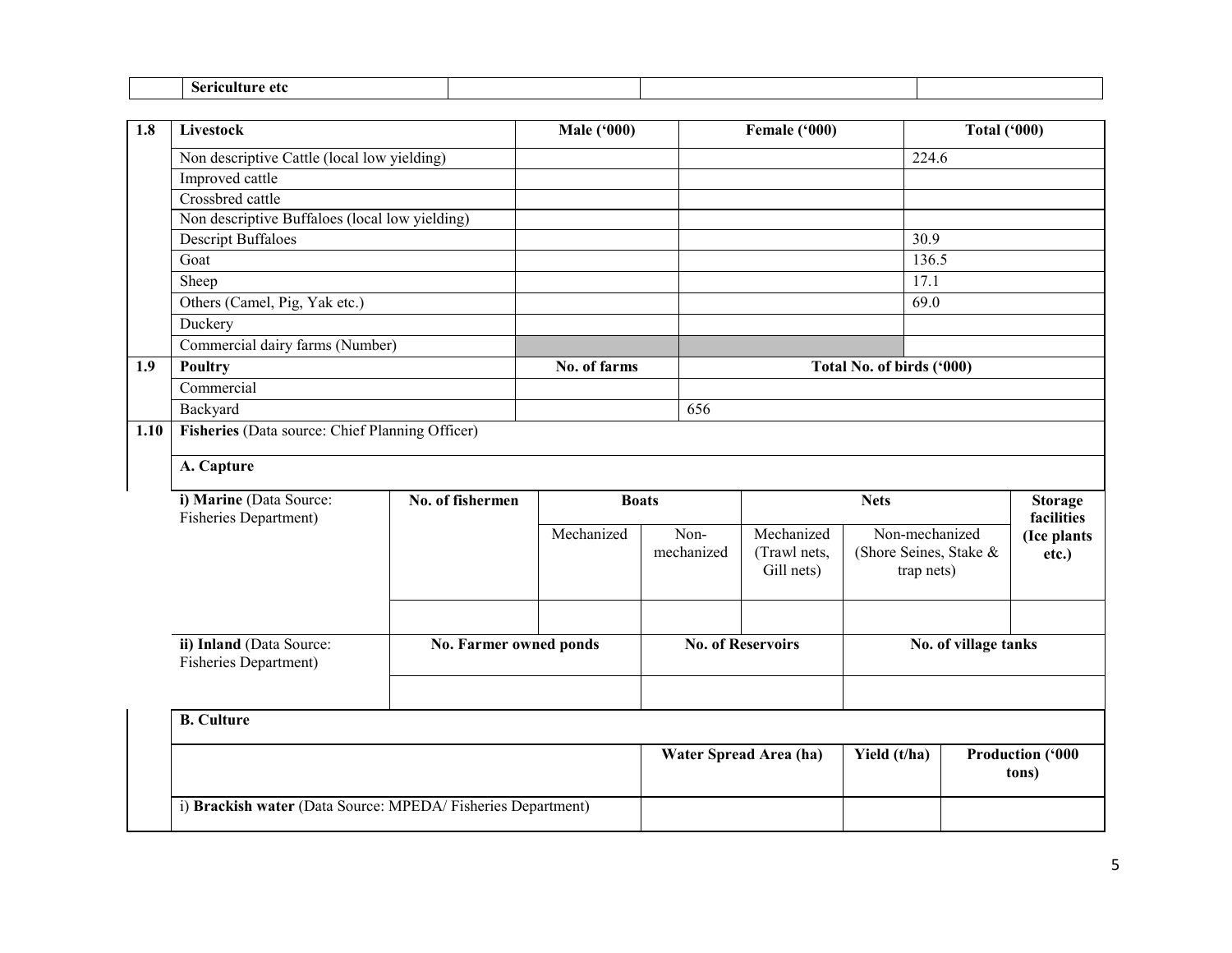| --<br>$\mathbf{11}$<br>Fisheries<br><b>Penartment</b> .<br>-Fresh water<br>Source:<br>Data<br>,,, |  |  |
|---------------------------------------------------------------------------------------------------|--|--|
|                                                                                                   |  |  |

## 1.11 Production and Productivity of major crops

| $\overline{1.11}$ | Name of        |                       | Kharif                                                              |                       | Rabi                    |                       | <b>Summer</b>           |                       | <b>Total</b>            | Crop                                             |
|-------------------|----------------|-----------------------|---------------------------------------------------------------------|-----------------------|-------------------------|-----------------------|-------------------------|-----------------------|-------------------------|--------------------------------------------------|
|                   | crop           | Production<br>(000 t) | Productivity<br>(kg/ha)                                             | Production<br>(000 t) | Productivity<br>(kg/ha) | Production<br>(000 t) | Productivity<br>(kg/ha) | Production<br>(000 t) | Productivity<br>(kg/ha) | residue<br><b>as</b><br>fodder<br>(000)<br>tons) |
|                   |                |                       | Major Field crops (Crops identified based on total acreage)         |                       |                         |                       |                         |                       |                         |                                                  |
|                   | Rice           | 35.7                  | 1413                                                                |                       |                         |                       |                         | 35.7                  | 1413                    |                                                  |
|                   | Maize          | 2.1                   | 941                                                                 | $\overline{0.4}$      | 1103                    |                       |                         | 2.5                   | 1022                    |                                                  |
|                   | Pigeonpea      | 1.3                   | $\overline{565}$                                                    |                       |                         |                       |                         | 1.3                   | $\overline{565}$        |                                                  |
|                   | Blackgram      | 0.4                   | 437                                                                 |                       |                         |                       |                         | 0.4                   | 437                     |                                                  |
|                   | Greengram      | $\overline{0.2}$      | $\overline{315}$                                                    |                       |                         |                       |                         | 0.2                   | $\overline{315}$        |                                                  |
|                   | Wheat          |                       |                                                                     | 5.1                   | 1550                    |                       |                         | $\overline{5.1}$      | 1550                    |                                                  |
|                   | Chick pea      |                       |                                                                     | $\overline{1.9}$      | 1000                    |                       |                         | $\overline{1.9}$      | 1000                    |                                                  |
|                   | Pea            |                       |                                                                     | $\overline{0.9}$      | $\overline{600}$        |                       |                         | $\overline{0.9}$      | 600                     |                                                  |
|                   | Lentil         |                       |                                                                     | 0.9                   | 550                     |                       |                         | $\overline{0.9}$      | 550                     |                                                  |
|                   |                |                       | Major Horticultural crops (Crops identified based on total acreage) |                       |                         |                       |                         |                       |                         |                                                  |
|                   | Cauliflower    | 25.9                  | 0.2                                                                 |                       |                         |                       |                         | 25.9                  | 0.2                     |                                                  |
|                   | Cabbage        | 28.7                  | $\overline{0.2}$                                                    |                       |                         |                       |                         | 28.7                  | 0.2                     |                                                  |
|                   | Tomato         | 24.3                  | $\overline{0.2}$                                                    |                       |                         |                       |                         | 24.3                  | 0.2                     |                                                  |
|                   | <b>Brinjal</b> | 11.0                  | 0.2                                                                 |                       |                         |                       |                         | 11.0                  | $\overline{0.2}$        |                                                  |
|                   | Chilli         | 0.39                  | 0.06                                                                |                       |                         |                       |                         | 0.39                  | 0.06                    |                                                  |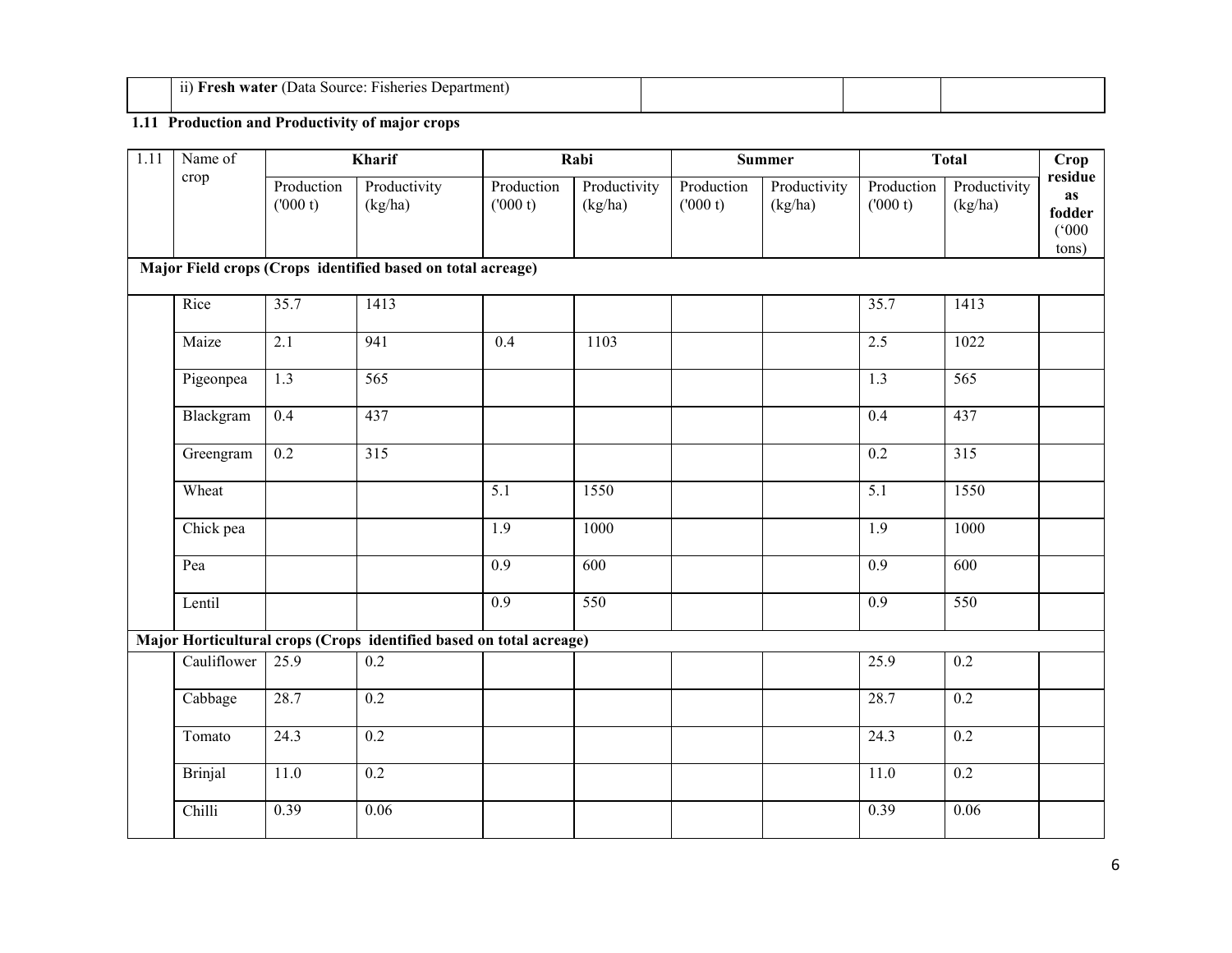| Ladies<br>finger | 5.4  | 0.14 |  |  | 5.4  | 0.14 |  |
|------------------|------|------|--|--|------|------|--|
| Bottle<br>gourd  | 73.0 | 0.15 |  |  | 73.0 | 0.15 |  |
| Bitter<br>gourd  | 86.2 | 0.13 |  |  | 86.2 | 0.13 |  |
| Cucumber         | 18.8 | 0.17 |  |  | 18.8 | 0.17 |  |
| Ridge<br>gourd   | 38.1 | 0.16 |  |  | 38.1 | 0.16 |  |
| Sponge<br>gourd  | 7.5  | 0.17 |  |  | 7.5  | 0.17 |  |
| French<br>bean   | 15.3 | 0.10 |  |  | 15.3 | 0.10 |  |

| 1.12 | Sowing window for 5 | <b>Rice</b>           | Blackgram             | Pigeonpea          | <b>Maize</b>          | Wheat             |
|------|---------------------|-----------------------|-----------------------|--------------------|-----------------------|-------------------|
|      | major field crops   |                       |                       |                    |                       |                   |
|      | Kharif-Rainfed      | $4th$ week of June    | $3rd$ week of June to | $3rd$ week of June | $3rd$ week of June to |                   |
|      |                     | to $4th$ week of July | $4th$ week of June    | to $2nd$ week of   | $4th$ week of July    |                   |
|      |                     |                       |                       | July               |                       |                   |
|      | Kharif-Irrigated    | $2nd$ week of June to |                       |                    |                       |                   |
|      |                     | $3rd$ week of June    |                       |                    |                       |                   |
|      | Rabi-Rainfed        |                       |                       |                    |                       | $3rd$ week of     |
|      |                     |                       |                       |                    |                       | October to $4th$  |
|      |                     |                       |                       |                    |                       | week of October   |
|      | Rabi-Irrigated      |                       |                       |                    |                       | $3rd$ week of     |
|      |                     |                       |                       |                    |                       | November to $4th$ |
|      |                     |                       |                       |                    |                       | week of           |
|      |                     |                       |                       |                    |                       | December          |

| $\rightarrow$<br>1.LJ | What is the<br>Tick mark)<br>maior<br>$\imath$ the district is prone $\bar{\imath}$<br>to:<br>' contingency | Kegular | Occasiona. | None |
|-----------------------|-------------------------------------------------------------------------------------------------------------|---------|------------|------|
|                       | Ð<br>Drought                                                                                                |         |            |      |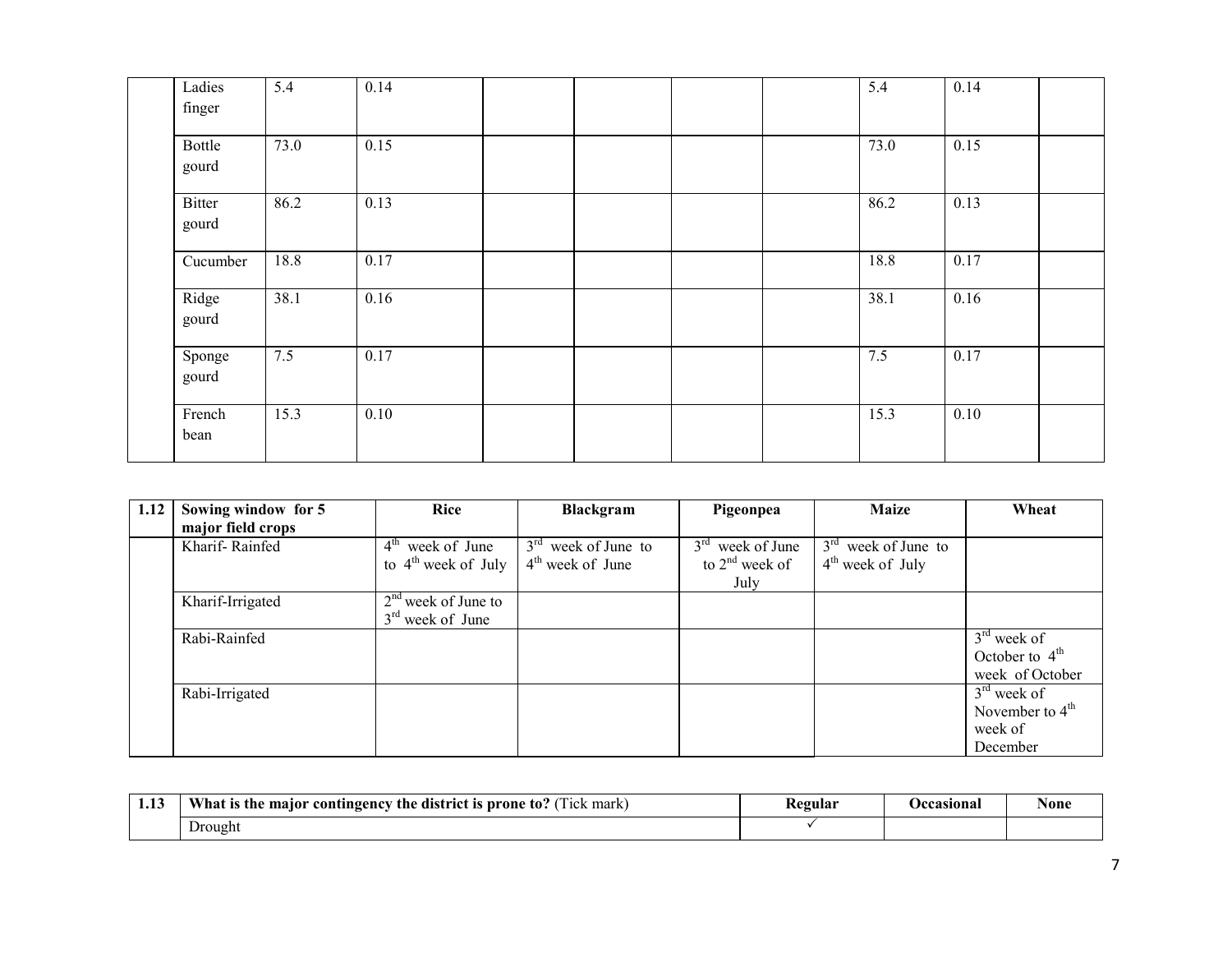| Flood                      |  |  |
|----------------------------|--|--|
| Cyclone                    |  |  |
| Hail storm                 |  |  |
| Heat wave                  |  |  |
| Cold wave                  |  |  |
| Frost                      |  |  |
| Sea water intrusion        |  |  |
| Pests and disease outbreak |  |  |

| l.14 | Include Digital maps of<br>the district for | Location map of district within State as Annexure I | Enclosed: Yes |
|------|---------------------------------------------|-----------------------------------------------------|---------------|
|      |                                             | Mean annual rainfall as Annexure II                 | Enclosed: Yes |
|      |                                             | Soil map as Annexure III                            | Enclosed: Yes |

Annexure I

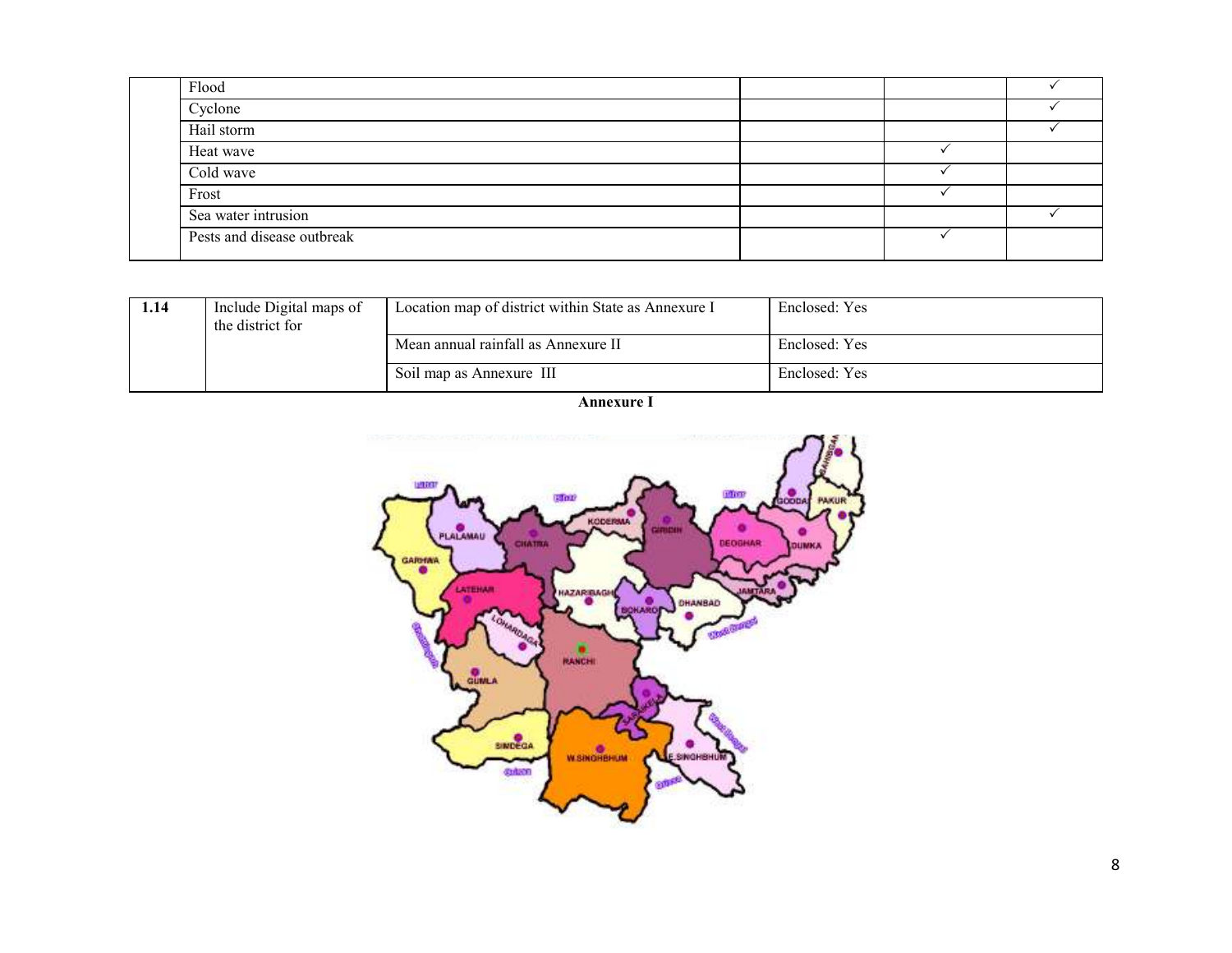Annexure II

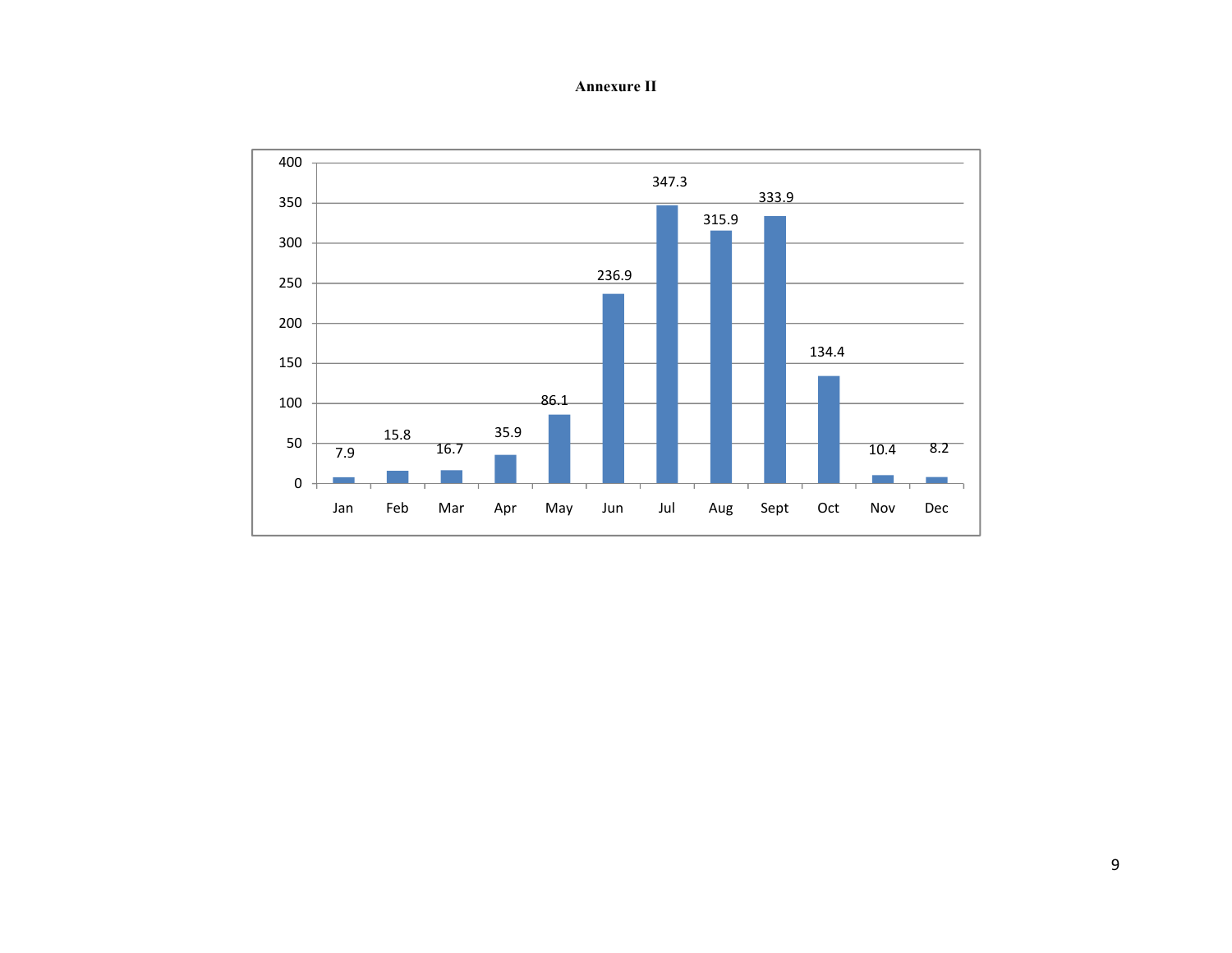

# Source: SAMETI, Jharkhand

### Annexure III

## Legend Information:-

- 11- Very deep poorly drained fine soils 12- Very deep imperfectly drained fine soils 13-Very deep Poorly draoned fine soils 14-Deep Poorly drained fine soils 88- Moderately deep, imperfectly drained, fine soils 90- Very deep, moderately well drained, fine soils 91- Very deep, imperfectly drained, fine soils 92-Very deep well drained fine loamy soils
- 93- Deep poorly drained fine cracking soils
- 94- Very deep poorly drained fine cracking soils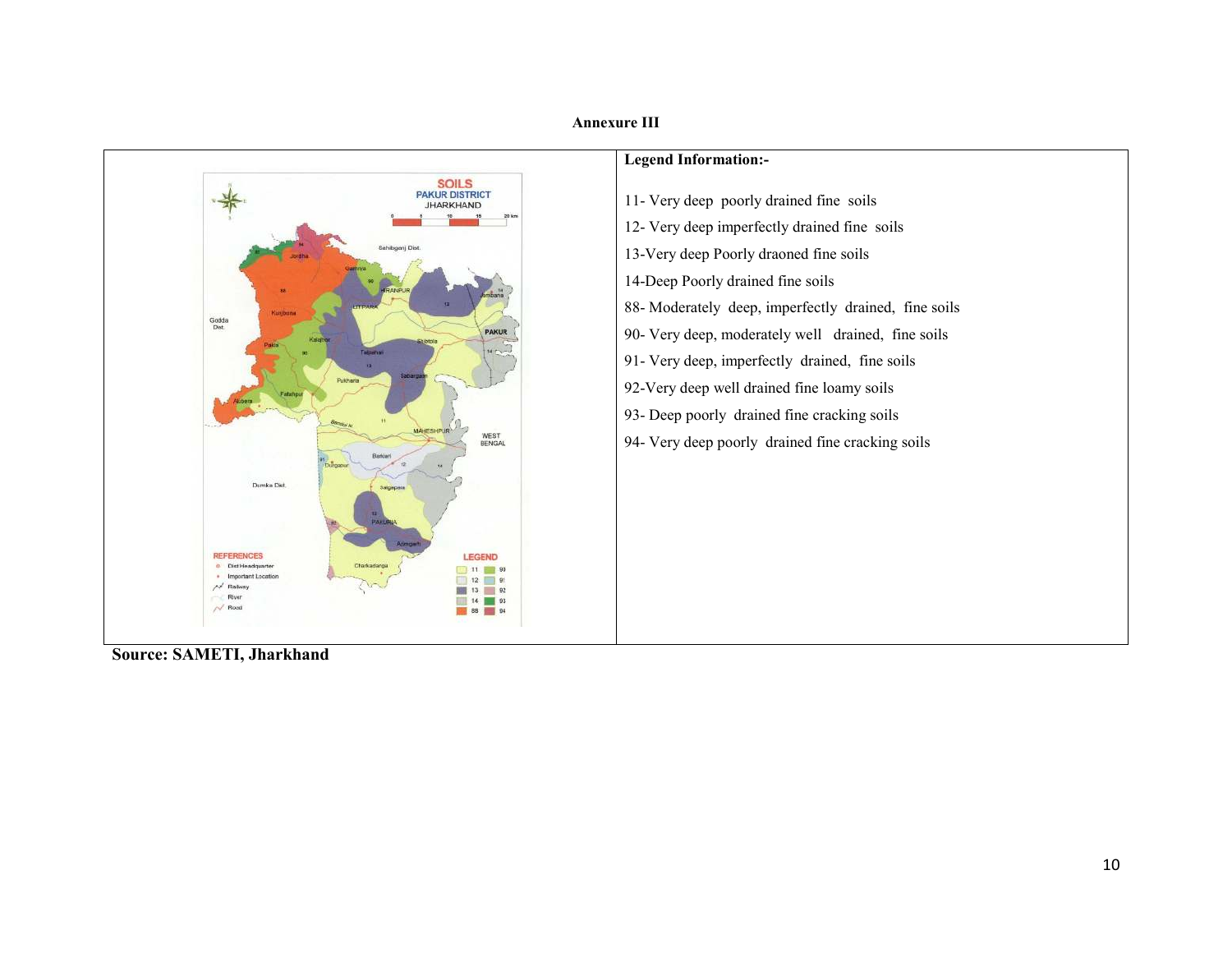# 2.0 Strategies for weather related contingencies

2.1 Drought

2.1.1 Rainfed situation

| Condition                               |                                   |                                         |                                                       | <b>Suggested Contingency measures</b> |                                     |
|-----------------------------------------|-----------------------------------|-----------------------------------------|-------------------------------------------------------|---------------------------------------|-------------------------------------|
| <b>Early season</b><br>drought (delayed | <b>Major Farming</b><br>situation | <b>Normal Crop / Cropping</b><br>system | Change in crop / cropping<br>system including variety | <b>Agronomic measures</b>             | <b>Remarks</b> on<br>Implementation |
| onset)                                  |                                   |                                         |                                                       |                                       |                                     |
| Delay by 2 weeks                        | Upland red sandy                  | Direct sown Rice.                       | Direct sown Rice,                                     | Follow wider spacing in               |                                     |
| $1st$ week of July                      | loam soils.                       | Maize,                                  | Maize,                                                | Pigeonpea                             |                                     |
|                                         |                                   | Pigeonpea,                              | Pigeonpea,                                            |                                       |                                     |
|                                         |                                   | Maize + Kudrum,                         | Maize + Kudrum,                                       |                                       |                                     |
|                                         |                                   | Pigeonpea + Kudrum,                     | Pigeonpea + Kudrum,                                   |                                       |                                     |
|                                         |                                   | Greengram,                              | Greengram $(K-851)$ ,                                 |                                       |                                     |
|                                         |                                   | Cowpea                                  | Cowpea                                                |                                       |                                     |
|                                         |                                   |                                         |                                                       |                                       |                                     |

| Condition                                         |                                   |                                                                                              |                                                                                                                                                                 | <b>Suggested Contingency measures</b>                                                                                                                          |                                           |
|---------------------------------------------------|-----------------------------------|----------------------------------------------------------------------------------------------|-----------------------------------------------------------------------------------------------------------------------------------------------------------------|----------------------------------------------------------------------------------------------------------------------------------------------------------------|-------------------------------------------|
| <b>Early season</b><br>drought<br>(delayed onset) | <b>Major Farming</b><br>situation | <b>Normal Crop / Cropping</b><br>system                                                      | Change in crop / cropping system<br>including variety                                                                                                           | <b>Agronomic measures</b>                                                                                                                                      | <b>Remarks</b> on<br>Implementation       |
| Delay by 4<br>weeks<br>$3nd$ week of July         | Upland red<br>sandy loam soils    | Direct sown Rice,<br>Pigeonpea,<br>Maize,<br>Pigeonpea + Blackgram,<br>Cowpea /Dolichos Bean | Direct sown Rice,<br>Pigeonpea (Birsa Pigeonpea-1),<br>Maize (Kanchan, Birsa Makai-1),<br>Pigeonpea + Blackgram<br>(Birsa Blackgram-1)<br>Cowpea /Dolichos Bean | Sowing on Ridges for<br>proper germination,<br>Alternate row<br>irrigation,<br>Use micro irrigation<br>system,<br>Irrigation at only<br>critical stage of crop | Supply of seed<br>through NFSM &<br>RKVY. |

| <b>Condition</b>        |                                   |                                         | <b>Suggested Contingency measures</b>                 |                    |                              |
|-------------------------|-----------------------------------|-----------------------------------------|-------------------------------------------------------|--------------------|------------------------------|
| Early season<br>drought | <b>Major Farming</b><br>situation | <b>Normal Crop / Cropping</b><br>system | Change in crop / cropping<br>system including variety | Agronomic measures | Remarks on<br>Implementation |
| (delayed onset)         |                                   |                                         |                                                       |                    |                              |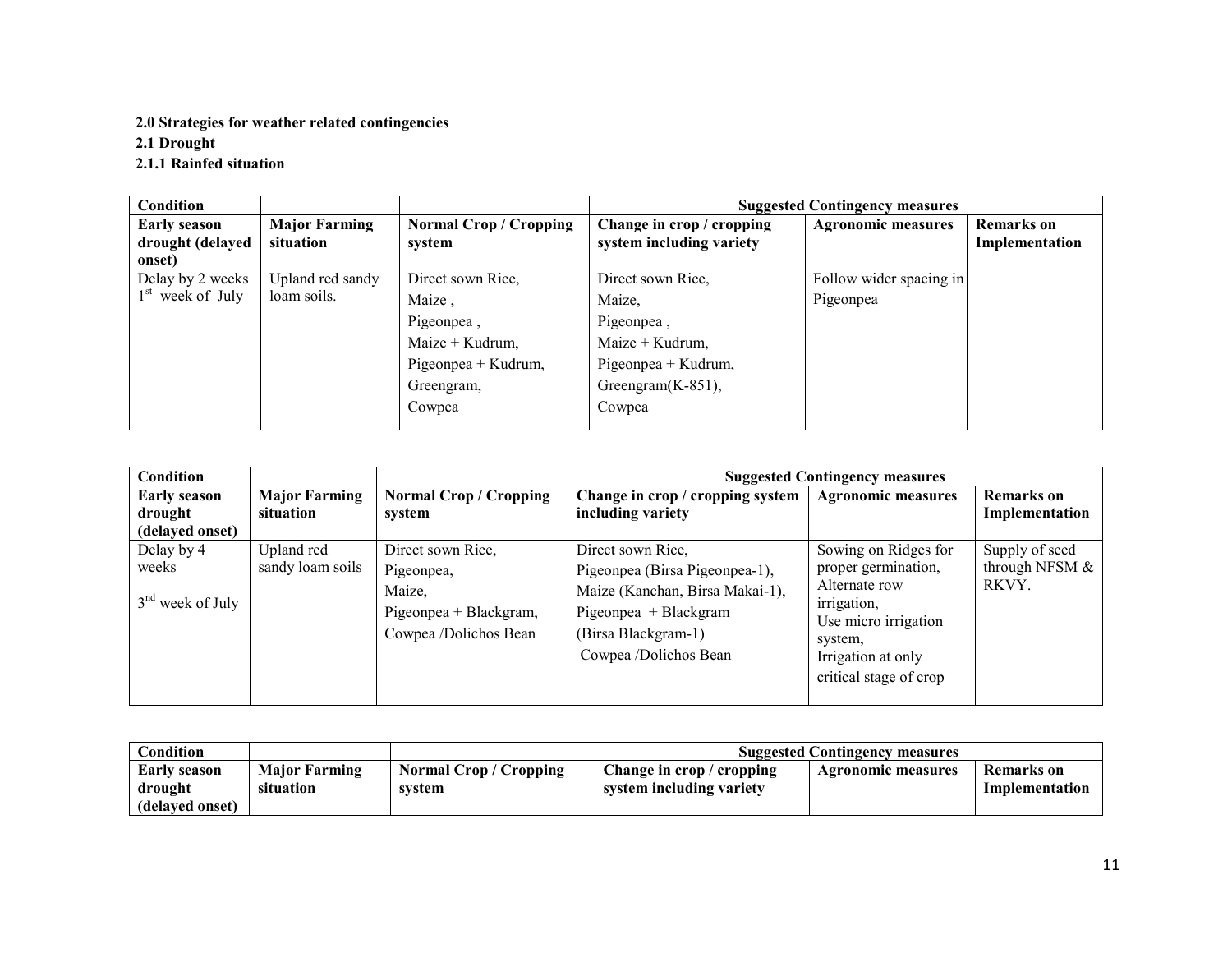| Delay by 6<br>weeks<br>$1st$ week of<br>August | Upland rainfed<br>sandy soil | Direct sown rice,<br>Pigeonpea,<br>Maize,<br>Groundnut.<br>Cucurbits/Ladiesinger/Cow<br>pea /Dolichos Bean,<br>Pigeonpea + Blackgram,<br>$Blackgram + Greengram$ | Direct sown rice,<br>French Bean,<br>Dolichos Bean,<br>Pigeonpea + Maize<br>Pigeonpea + Horsegram,<br>Pigeonpea + Sesame,<br>Pigeonpea: (UPAS-120)<br>Maize: Kanchan, Birsa Makai-1<br>Horse gram : Birsa Kulthi-1<br>Sesame: Kanke Safed, Krishna<br>French Bean: Swarna Priya,<br>Arka Komal<br>Dolichos Bean : Swarna<br>Utkrista | Ridge Furrow method<br>should be followed for<br>proper germination,<br>Conservation of soil<br>moisture.<br>Mechanical weeding,<br><b>Staking for Dolichos</b><br>Bean | Supply of seed<br>through NFSM $&$<br><b>RKVY</b> |
|------------------------------------------------|------------------------------|------------------------------------------------------------------------------------------------------------------------------------------------------------------|--------------------------------------------------------------------------------------------------------------------------------------------------------------------------------------------------------------------------------------------------------------------------------------------------------------------------------------|-------------------------------------------------------------------------------------------------------------------------------------------------------------------------|---------------------------------------------------|
|------------------------------------------------|------------------------------|------------------------------------------------------------------------------------------------------------------------------------------------------------------|--------------------------------------------------------------------------------------------------------------------------------------------------------------------------------------------------------------------------------------------------------------------------------------------------------------------------------------|-------------------------------------------------------------------------------------------------------------------------------------------------------------------------|---------------------------------------------------|

| Condition           |                      |                               |                           | <b>Suggested Contingency measures</b> |                   |
|---------------------|----------------------|-------------------------------|---------------------------|---------------------------------------|-------------------|
| <b>Early season</b> | <b>Major Farming</b> | <b>Normal Crop / Cropping</b> | Change in crop / cropping | <b>Agronomic measures</b>             | <b>Remarks</b> on |
| drought (delayed    | situation            | system                        | system including variety  |                                       | Implementation    |
| onset)              |                      |                               |                           |                                       |                   |
| Delay by 8 weeks    | Upland rainfed       | Pigeonpea + Horse gram,       | Pigeonpea + Horsegram     | Sowing on Ridge                       | Supply of seed    |
|                     | sandy soil           | Pigeonpea + Sesame,           | Pigeonpea + Sesame        | furrow system,                        | through NFSM $&$  |
|                     |                      | Pigeonpea + Maize,            |                           | Irrigation in alternate               | <b>RKVY</b>       |
| $3rd$ week of       |                      | French Bean,                  | Pigeonpea : UPAS-120      | row,                                  |                   |
| August              |                      | Dolichos Bean,                | Horse gram : Birsa Kulthi | Conserve soil                         |                   |
|                     |                      |                               | Sesame: Kanke Safed, TC-  | moisture.                             |                   |
|                     |                      |                               | 25                        | Mechanical weeding,                   |                   |
|                     |                      |                               |                           | Micro irrigation                      |                   |
|                     |                      |                               |                           | system                                |                   |
|                     |                      |                               |                           |                                       |                   |

| Condition        |                      |                 | <b>Suggested Contingency measures</b> |                    |                |  |
|------------------|----------------------|-----------------|---------------------------------------|--------------------|----------------|--|
| Early season     | <b>Major Farming</b> | Normal Crop/    | $\Box$ Change in crop / cropping      | Agronomic measures | Remarks on     |  |
| drought (delayed | situation            | Cropping system | system including variety              |                    | Implementation |  |
| onset)           |                      |                 |                                       |                    |                |  |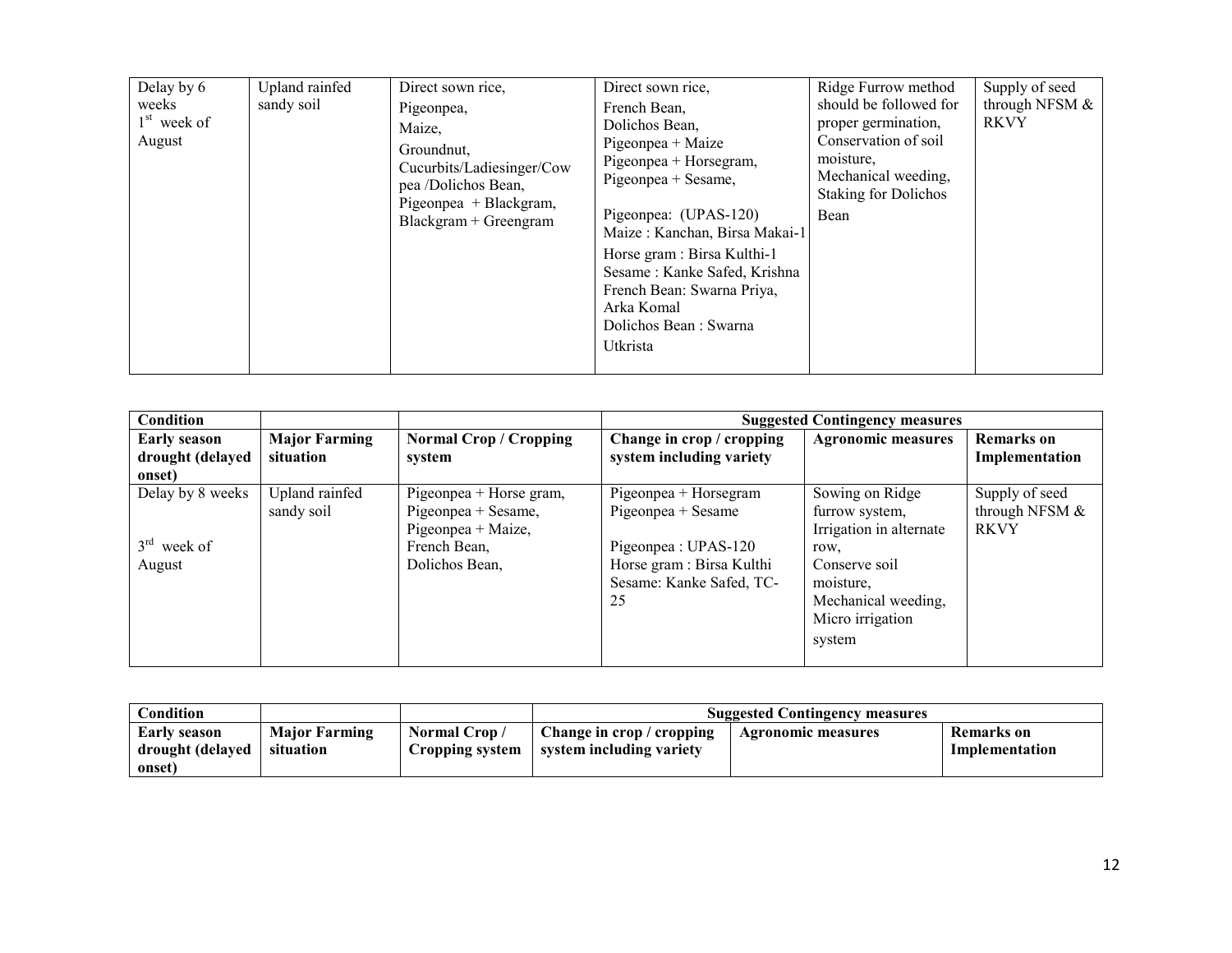| Delay by 2 weeks   | Medium land   | Rice | Rice $(IR-64, IR-36, Lalat,$ | Rice cultivation through SRI   |
|--------------------|---------------|------|------------------------------|--------------------------------|
|                    | rainfed loamy |      | Naveen, Sahbhagi, Arize-     | method or plastic drum seeder, |
| $1st$ week of July | soils.        |      | 6444, Birsamati)             | Bunding for water retention,   |
|                    |               |      |                              | Use of cono weeder for         |
|                    |               |      |                              | weeding                        |

| Condition                                         |                                        |                                 | <b>Suggested Contingency measures</b>                                       |                                                                                                                        |                                                                                  |  |
|---------------------------------------------------|----------------------------------------|---------------------------------|-----------------------------------------------------------------------------|------------------------------------------------------------------------------------------------------------------------|----------------------------------------------------------------------------------|--|
| <b>Early season</b><br>drought (delayed<br>onset) | <b>Major Farming</b><br>situation      | Normal Crop/<br>Cropping system | Change in crop / cropping<br>system including variety                       | <b>Agronomic measures</b>                                                                                              | <b>Remarks</b> on<br>Implementation                                              |  |
| Delay by 4 week<br>$3rd$ week of July             | Medium land<br>rainfed loamy<br>soils. | Rice                            | Rice (IR-64, IR-36, Lalat,<br>Naveen, Sahbhagi, Arize-<br>6444, Birsamati)) | Sowing with plastic drum<br>seeder or SRI method,<br>Bunding for water retention,<br>Use of cono weeder for<br>weeding | Supply of plastic drum<br>seeder, cono weeder &<br>SRI marker by NFSM<br>& RKVY. |  |

| Condition                                   |                                       |               | <b>Suggested Contingency measures</b>                                       |                                                                                                                                  |                                                                                                               |  |
|---------------------------------------------|---------------------------------------|---------------|-----------------------------------------------------------------------------|----------------------------------------------------------------------------------------------------------------------------------|---------------------------------------------------------------------------------------------------------------|--|
| <b>Early season</b>                         | <b>Major Farming</b>                  | <b>Normal</b> | Change in crop/cropping                                                     | Agronomic measures <sup>a</sup>                                                                                                  | <b>Remarks</b> on                                                                                             |  |
| drought (delayed                            | situation                             | Crop/cropping | system <sup>c</sup>                                                         |                                                                                                                                  | Implementation <sup>e</sup>                                                                                   |  |
| onset)                                      |                                       | system        |                                                                             |                                                                                                                                  |                                                                                                               |  |
| Delay by 6 weeks<br>$1st$ week of<br>August | Medium land<br>rainfed loamy<br>soils | Rice          | Rice (IR-64, IR-36, Lalat,<br>Naveen, Sahbhagi, Arize-<br>6444, Birsamati)) | Sowing with plastic drum<br>seeder or Follow SRI<br>method.<br>Bunding for water retention,<br>Use of cono weeder for<br>weeding | Plastic drum seeder &<br>for SRI method cono<br>weeder marker can be<br>supplied by NFSM $\&$<br>RKVY scheme. |  |

| Condition                                  |                                   |                                       | <b>Suggested Contingency measures</b>                 |                    |                              |  |
|--------------------------------------------|-----------------------------------|---------------------------------------|-------------------------------------------------------|--------------------|------------------------------|--|
| Early season<br>drought (delayed<br>onset) | <b>Major Farming</b><br>situation | <b>Normal Crop/Cropping</b><br>system | Change in crop / cropping<br>system including variety | Agronomic measures | Remarks on<br>Implementation |  |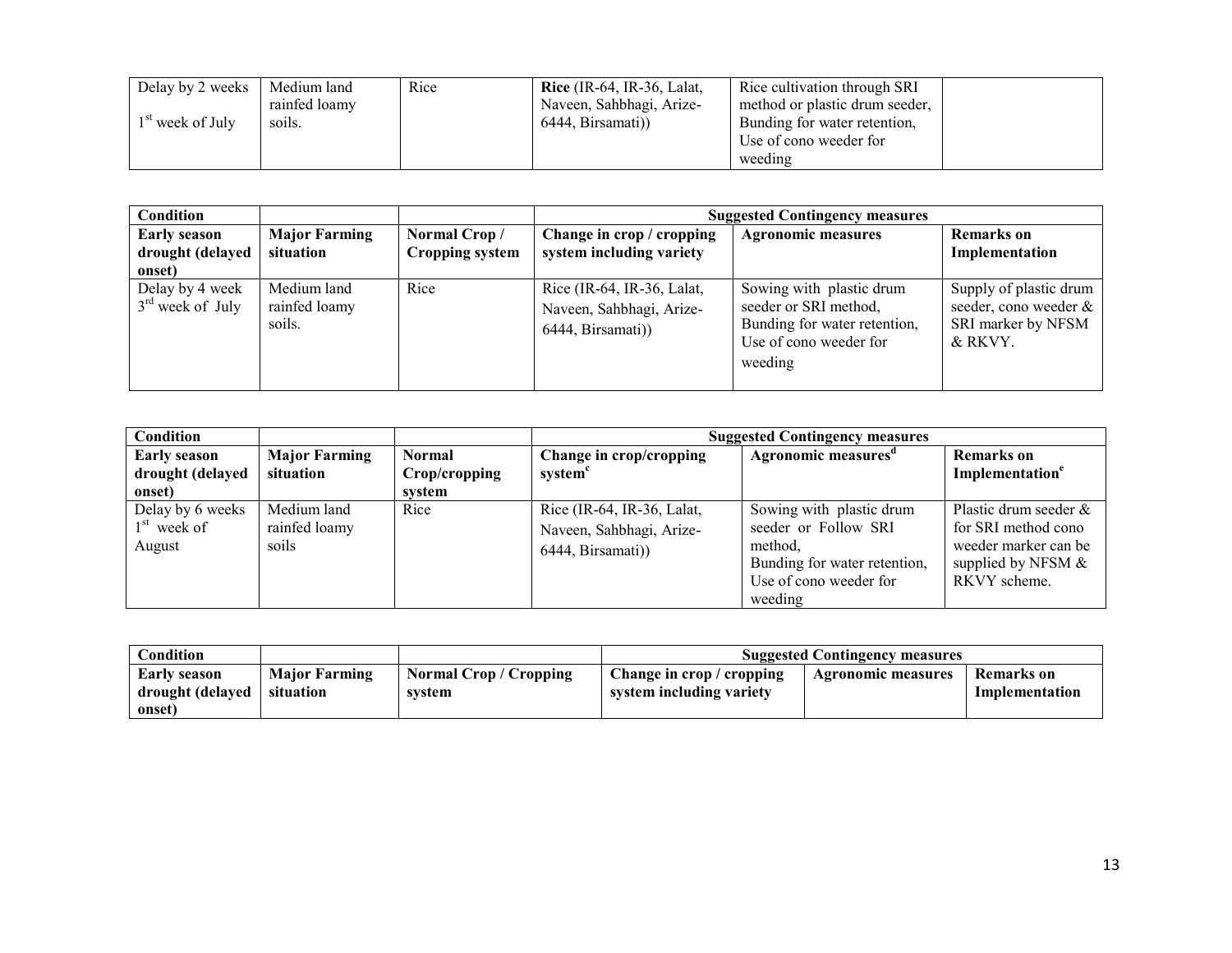| Delay by 8 weeks<br>$3rd$ week of<br>August | Medium land<br>rainfed loamy<br>soils. | Rice,<br>Maize,<br>Pigeonpea,<br>Blackgram,<br>Greengram,<br>Finger millet,<br>Brinjal,<br>French Bean,<br>Tomato,<br>Rice Bean,<br>Sweet Potato,<br>Radish,<br>Cauliflower,<br>Chilies | Direct sowing of rice -<br>Anjali, Vandana, Birsa Dhan-<br>108, Sahabhagi.<br>Maize - HQPM-1, Suwan<br>Composite-1,<br>Pigeonpea-Birsa<br>Pigeonpea-1 /UPAS-120.<br>Black gram - T-9, Pant U-<br>19<br>Green gram $-K-85$ , Pusa<br>Vishal<br>Horse gram - Birsa Kulthi-1<br>Brinjal - Swarna Pratibha,<br>Swarna Abhilamb, Swarna<br>Ajay, Swarna Sobha, Swarna<br>Nilima.<br>French Bean - Swarna<br>Priya, Arka Komal, Swarna<br>Lata)<br>Tomato - Arka Abha,<br>Swarna Sampada, Swarna<br>Vijay.<br>Rice Bean - RBL-1.<br>Sweet Potato - Kalmegh.<br>Radish - Japaneese White.<br>Cauliflower - Early | Sowing with ferti cum<br>seed drill,<br>Proper drainage,<br>Bunding of rice fields,<br>Sowing of rice across<br>the slope | Seed cum fertilizer<br>drill supplied by<br>NFSM & RKVY<br>scheme. |
|---------------------------------------------|----------------------------------------|-----------------------------------------------------------------------------------------------------------------------------------------------------------------------------------------|-----------------------------------------------------------------------------------------------------------------------------------------------------------------------------------------------------------------------------------------------------------------------------------------------------------------------------------------------------------------------------------------------------------------------------------------------------------------------------------------------------------------------------------------------------------------------------------------------------------|---------------------------------------------------------------------------------------------------------------------------|--------------------------------------------------------------------|
|                                             |                                        |                                                                                                                                                                                         | Kunwari, Hajipur extra early.<br>Chilies - Pusa Jwala,<br>Capsicum Bharat, Indra.                                                                                                                                                                                                                                                                                                                                                                                                                                                                                                                         |                                                                                                                           |                                                                    |

| <b>Condition</b> |                      |                 |                   | <b>Suggested Contingency measures</b> |                |
|------------------|----------------------|-----------------|-------------------|---------------------------------------|----------------|
| Early season     | <b>Major Farming</b> | Normal Crop/    | Change in crop /  | Agronomic measures                    | Remarks on     |
| drought (delayed | situation            | Cropping system | cropping system   |                                       | Implementation |
| onset)           |                      |                 | including variety |                                       |                |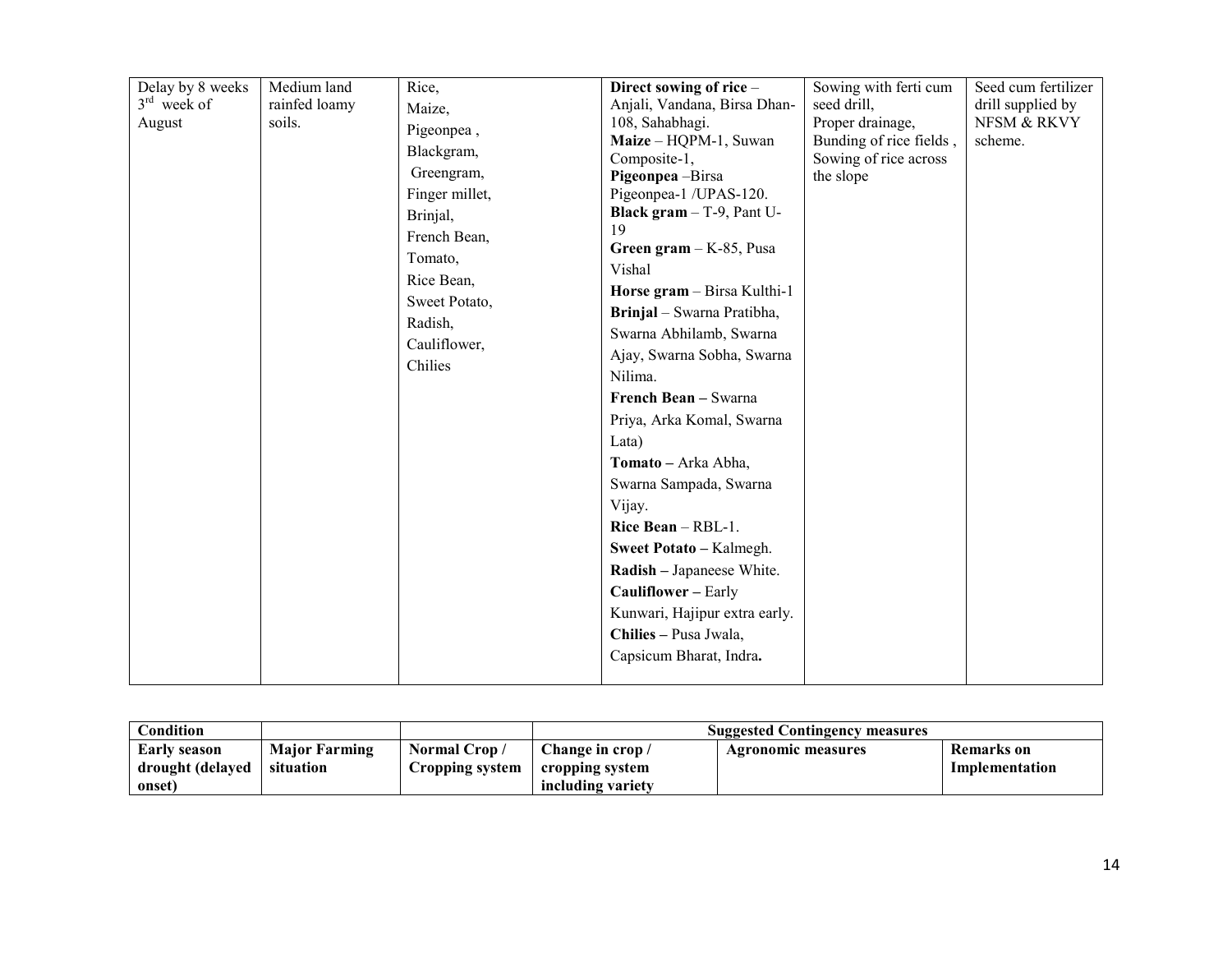| Delay by 2 week | Low land rainfed | Rice | Rice (Rajshree, Arise- | Direct sowing of rice,      |  |
|-----------------|------------------|------|------------------------|-----------------------------|--|
|                 | clay soils.      |      | 6444. MTU-7029)        | Sowing through drum seeder, |  |
| week of July    |                  |      |                        | Proper bunding for water    |  |
|                 |                  |      |                        | retention,                  |  |

| <b>Condition</b>                                  |                                   |                                        | <b>Suggested Contingency measures</b>                 |                                    |                              |  |  |
|---------------------------------------------------|-----------------------------------|----------------------------------------|-------------------------------------------------------|------------------------------------|------------------------------|--|--|
| <b>Early season</b><br>drought<br>(delayed onset) | <b>Major Farming</b><br>situation | Normal Crop/<br><b>Cropping system</b> | Change in crop / cropping<br>system including variety | <b>Agronomic measures</b>          | Remarks on<br>Implementation |  |  |
|                                                   |                                   |                                        |                                                       |                                    |                              |  |  |
| Delay by 4                                        | Low land rainfed                  | Rice                                   | Rice (Arise-6444, Rajshree)                           | Direct sowing of rice,             | SRI marker and               |  |  |
| weeks                                             | clay soils.                       |                                        |                                                       | Sowing through drum seeder,        | cono weeder under            |  |  |
| $3rd$ week of                                     |                                   |                                        |                                                       | Proper bunding for water retention | NFSM & RKVY.                 |  |  |
| July                                              |                                   |                                        |                                                       |                                    |                              |  |  |

| Condition                                         |                                   |                                 | <b>Suggested Contingency measures</b>                 |                                                                                              |                                                                                 |  |  |  |
|---------------------------------------------------|-----------------------------------|---------------------------------|-------------------------------------------------------|----------------------------------------------------------------------------------------------|---------------------------------------------------------------------------------|--|--|--|
| <b>Early season</b><br>drought<br>(delayed onset) | <b>Major Farming</b><br>situation | Normal Crop/<br>Cropping system | Change in crop / cropping<br>system including variety | <b>Agronomic measures</b>                                                                    | <b>Remarks</b> on<br>Implementation                                             |  |  |  |
| Delay by 6<br>weeks<br>$1st$ week of<br>August    | Low land rainfed<br>clay soils.   | Rice                            | Rice (Lalat, Naveen,<br>Birsamati, IR-64, IR-36)      | Direct sowing of rice,<br>Sowing through drum seeder,<br>Proper bunding for water retention, | Supply of SRI<br>marker, cono<br>weeder and drum<br>kit through NFSM<br>& RKVY. |  |  |  |

| <b>Condition</b>                                  |                                   |                                 | <b>Suggested Contingency measures</b>                                    |                                                                                                                           |                                                                 |  |
|---------------------------------------------------|-----------------------------------|---------------------------------|--------------------------------------------------------------------------|---------------------------------------------------------------------------------------------------------------------------|-----------------------------------------------------------------|--|
| <b>Early season</b><br>drought<br>(delayed onset) | <b>Major Farming</b><br>situation | Normal Crop/<br>Cropping system | Change in crop / cropping<br>system including variety                    | <b>Agronomic measures</b>                                                                                                 | <b>Remarks</b> on<br>Implementation                             |  |
| Delay by 8<br>weeks<br>$3rd$ week of<br>August    | Low land rainfed<br>clay soils.   | Rice                            | Rice (Anjali, Birsa Dhan-<br>201, Birsa Dhan-202,<br>Vandana, Sahbhagi). | Direct sowing of rice,<br>Sowing through drum seeder,<br>Proper bunding for water<br>retention<br>Life saving irrigation. | Supply of seed $\&$<br>drum seeder<br>through NFSM $&$<br>RKVY. |  |

| Condition    |                      |                      | <b>Suggested Contingency measures</b> |                          |                |  |  |
|--------------|----------------------|----------------------|---------------------------------------|--------------------------|----------------|--|--|
| Early season | <b>Maior Farming</b> | Normal Crop/cropping | Crop management                       | Soil nutrient & moisture | Remarks on     |  |  |
| drought      | situation            | svstem               |                                       | conservation measures    | Implementation |  |  |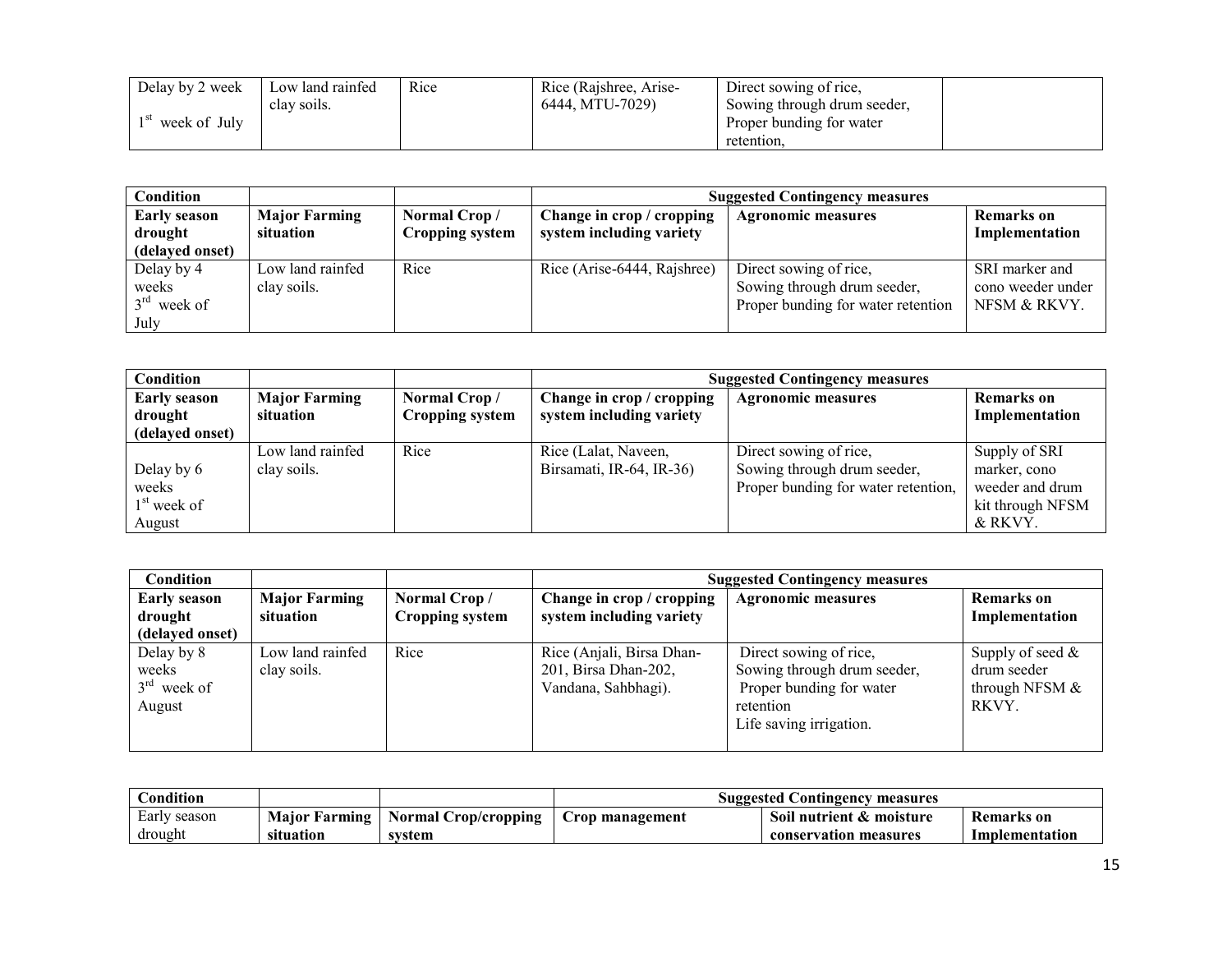| Normal onset<br>followed by 15-<br>20 days dry spell<br>after sowing<br>leading to poor<br>germination/crop<br>stand etc. | <b>UP LAND</b><br>Rainfed sandy<br>soils. | Direct sown rice,<br>Pigeonpea<br>Maize<br>Groundnut (AK12-24),<br>Cucurbits/Ladies finger,<br>Pigeonpea + Maize,<br>Maize $+$ Ladies finger,<br>Pigeonpea +Blackgram /<br>Greengram | 2<br>-4.<br>6. | Thinning and gap filling<br>the existing crop.<br>Re sowing.<br>Inter culturing to check<br>evaporation.<br>Strip cropping if re sown<br>crops.<br>Life saving irrigation<br>Making the Trenches $(1 -$<br>$1\frac{1}{2}$ ft) across the slope<br>after $10 - 12$ feet<br>intervals. | 1. Intercultivation<br>2. Conservation furrow<br>3. Thinning<br>4. Spraying of anti<br>transpirants. |  |
|---------------------------------------------------------------------------------------------------------------------------|-------------------------------------------|--------------------------------------------------------------------------------------------------------------------------------------------------------------------------------------|----------------|--------------------------------------------------------------------------------------------------------------------------------------------------------------------------------------------------------------------------------------------------------------------------------------|------------------------------------------------------------------------------------------------------|--|
|---------------------------------------------------------------------------------------------------------------------------|-------------------------------------------|--------------------------------------------------------------------------------------------------------------------------------------------------------------------------------------|----------------|--------------------------------------------------------------------------------------------------------------------------------------------------------------------------------------------------------------------------------------------------------------------------------------|------------------------------------------------------------------------------------------------------|--|

| Condition                                                                                              |                                   |                                                                                                                                                                                        |                                                                                                                                                     | <b>Suggested Contingency measures</b>                                                                    |                                     |
|--------------------------------------------------------------------------------------------------------|-----------------------------------|----------------------------------------------------------------------------------------------------------------------------------------------------------------------------------------|-----------------------------------------------------------------------------------------------------------------------------------------------------|----------------------------------------------------------------------------------------------------------|-------------------------------------|
| Mid season<br>drought (long<br>dry spell,<br>consecutive 2<br>weeks rainless<br>$(>2.5$ mm)<br>period) | <b>Major Farming</b><br>situation | <b>Normal Crop/cropping</b><br>system                                                                                                                                                  | Crop management                                                                                                                                     | Soil nutrient & moisture<br>conservation measures                                                        | <b>Remarks</b> on<br>Implementation |
| At vegetative<br>stage                                                                                 | Upland rainfed<br>sandy soils.    | Direct sown rice,<br>Pigeonpea,<br>Maize,<br>Groundnut (AK12-24),<br>Cucurbits/Ladies finger,<br>Pigeonpea + Maize,<br>Maize $+$ Ladies finger,<br>Pigeonpea +Blackgram /<br>Greengram | 1. Thinning<br>2. Weeding.<br>3. Postponement of top<br>dressing<br>5. Life saving irrigation<br>6. Earthing up in Groundnut,<br>Maize & Pigeonpea. | 1. Intercultivation (soil<br>mulching)<br>2. Conservation furrow<br>3. Spraying of anti<br>transpirants. |                                     |

| Condition                                 |                                   |                                | <b>Suggested Contingency measures</b> |                                                  |                              |  |
|-------------------------------------------|-----------------------------------|--------------------------------|---------------------------------------|--------------------------------------------------|------------------------------|--|
| Mid season<br>drought (long<br>dry spell) | <b>Major Farming</b><br>situation | Normal Crop/cropping<br>system | Crop management                       | Soil nutrient & moisture<br>conservation measues | Remarks on<br>Implementation |  |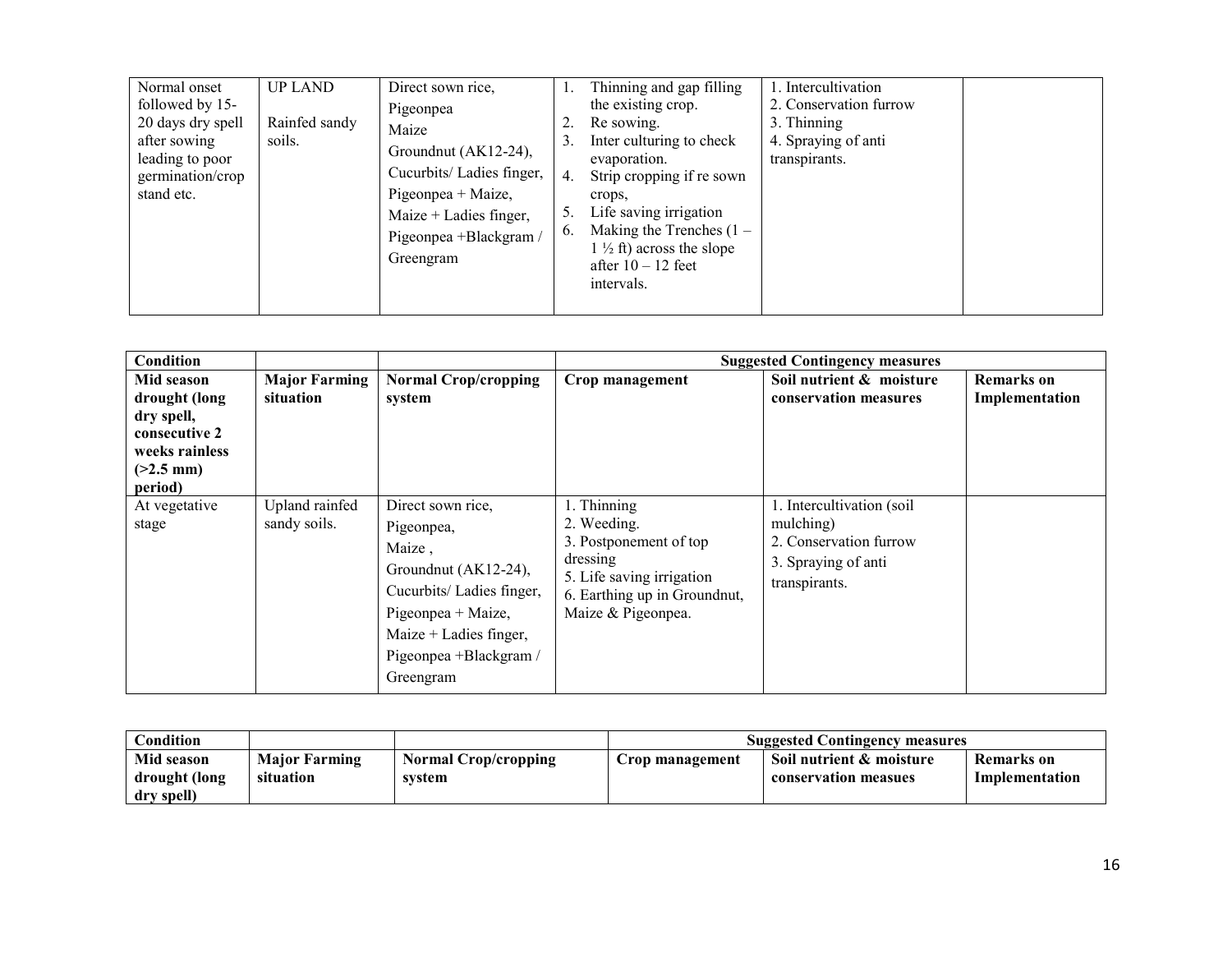| At flowering/<br>fruiting stage | Upland rainfed<br>sandy soils. | Direct sown rice.<br>Pigeonpea,<br>Maize,<br>Groundnut (AK12-24),<br>Cucurbits/Ladies finger,<br>Pigeonpea + Maize,<br>Maize + Ladies finger,<br>Pigeonpea +Blackgram /<br>Greengram | 1. Life saving<br>irrigation<br>2. Weed mulching,<br>3. Postponement of<br>top dressing. | Spraying of anti transpirants. |  |
|---------------------------------|--------------------------------|--------------------------------------------------------------------------------------------------------------------------------------------------------------------------------------|------------------------------------------------------------------------------------------|--------------------------------|--|
|---------------------------------|--------------------------------|--------------------------------------------------------------------------------------------------------------------------------------------------------------------------------------|------------------------------------------------------------------------------------------|--------------------------------|--|

| Condition                                                         |                                   |                                                                                                                                                                                        | <b>Suggested Contingency measures</b>                                                                                                   |                                                                                                                              |                                     |  |  |
|-------------------------------------------------------------------|-----------------------------------|----------------------------------------------------------------------------------------------------------------------------------------------------------------------------------------|-----------------------------------------------------------------------------------------------------------------------------------------|------------------------------------------------------------------------------------------------------------------------------|-------------------------------------|--|--|
| <b>Terminal</b><br>drought<br>(Early<br>withdrawal of<br>monsoon) | <b>Major Farming</b><br>situation | <b>Normal Crop/cropping</b><br>system                                                                                                                                                  | Crop management                                                                                                                         | Rabi Crop planning                                                                                                           | <b>Remarks</b> on<br>Implementation |  |  |
| Terminal<br>drought                                               | Upland rainfed<br>sandy soils.    | Direct sown rice,<br>Pigeonpea,<br>Maize,<br>Groundnut (AK12-24),<br>Cucurbits/Ladies finger,<br>Pigeonpea + Maize,<br>Maize $+$ Ladies finger,<br>Pigeonpea +Blackgram /<br>Greengram | 1. Life saving<br>irrigation<br>2. Pigeonpea<br>harvested for<br>vegetable purpose<br>3. Harvest at<br>physiological<br>maturity stage. | Cow pea,<br>French Bean<br>Irrigated vegetables-Potato,<br>Cole crops, root crops etc. if<br>irrigation source is available. |                                     |  |  |

| $\complement$ ondition |                      |                      | <b>Suggested Contingency measures</b> |                       |                |  |
|------------------------|----------------------|----------------------|---------------------------------------|-----------------------|----------------|--|
| Early season           | <b>Major Farming</b> | Normal               | Crop management                       | Soil nutrient &       | Remarks on     |  |
| drought (Normal        | situation            | Crop/cropping system |                                       | moisture conservation | Implementation |  |
| onset)                 |                      |                      |                                       | measues               |                |  |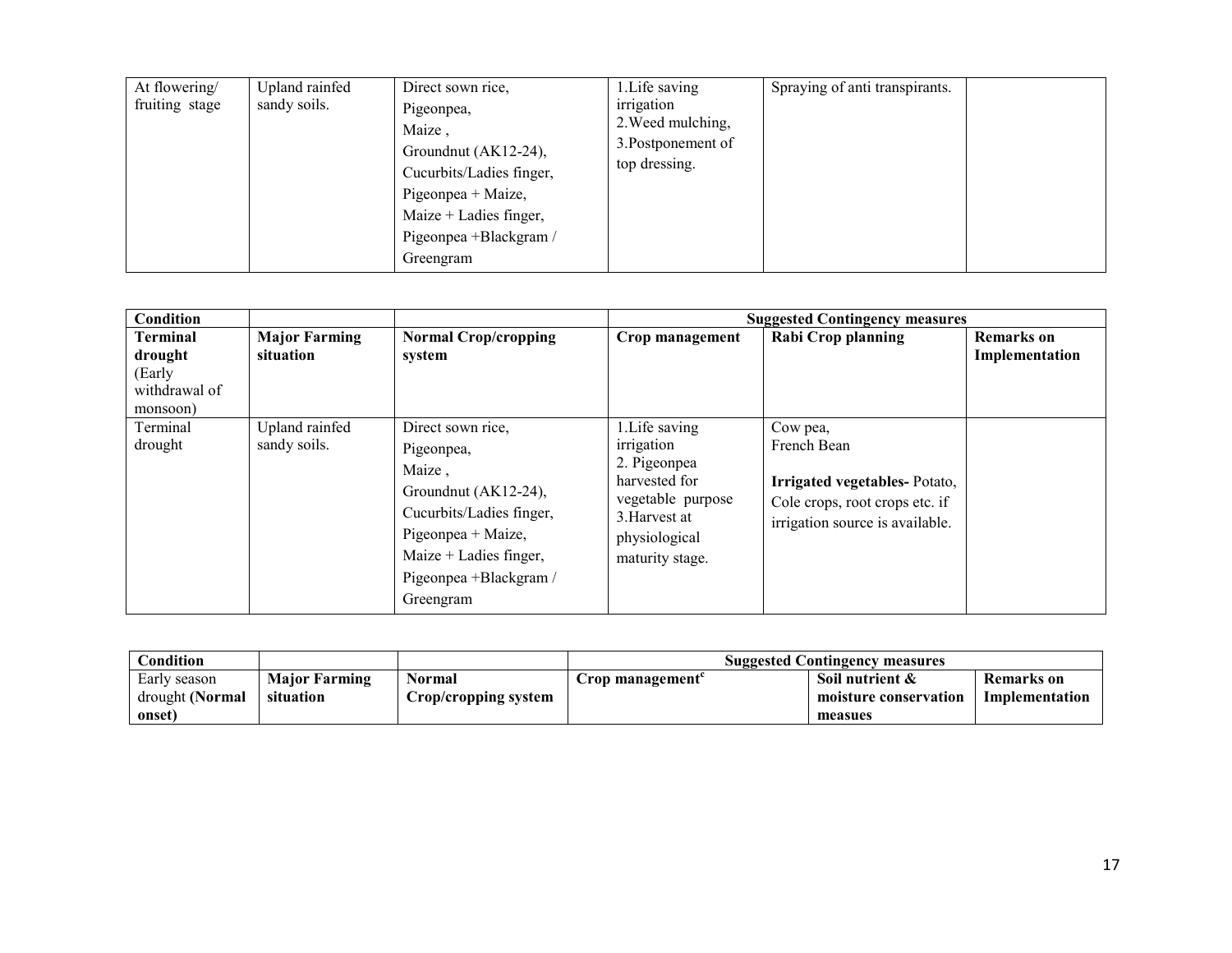| Normal onset<br>followed by 15-<br>20 days dry spell | <b>MID LAND</b>     | Rice | Re sowing or re-transplanting<br>through plastic drum seeder.<br>Life saving irrigation may be |    | Weeding<br>Postponement of<br>top dressing | Supply of SRI<br>marker and cono<br>weeder from |
|------------------------------------------------------|---------------------|------|------------------------------------------------------------------------------------------------|----|--------------------------------------------|-------------------------------------------------|
| after sowing                                         | Medium land         |      | given if possible.                                                                             |    |                                            | NFSM of RKVY                                    |
| leading to poor<br>germination/crop                  | rainfed loamy soils |      | Replacement of crop with<br>3.<br>short duration legumes like                                  | 3. | Proper bunding                             | scheme.                                         |
| stand etc.                                           |                     |      | Greengram, Blackgram, Horse<br>gram and oilseed crops like<br>Sesame & Niger.                  | 4. | Spray of anti<br>transpirants.             |                                                 |
|                                                      |                     |      | <b>Green gram</b> (Pusa Vishal)                                                                |    |                                            |                                                 |
|                                                      |                     |      | <b>Black gram</b> (Pant U-19, Birsa                                                            |    |                                            |                                                 |
|                                                      |                     |      | Blackgram-1)                                                                                   |    |                                            |                                                 |
|                                                      |                     |      | Horse gram (Birsa Kulthi-1)                                                                    |    |                                            |                                                 |
|                                                      |                     |      | Sesame (Kanke Safed, TC-25)                                                                    |    |                                            |                                                 |
|                                                      |                     |      | Niger (Birsa Niger-1,2)                                                                        |    |                                            |                                                 |

| Condition          |                        |               | <b>Suggested Contingency measures</b> |                       |                             |  |
|--------------------|------------------------|---------------|---------------------------------------|-----------------------|-----------------------------|--|
| Mid season         | <b>Major Farming</b>   | <b>Normal</b> | Crop management $\epsilon$            | Soil nutrient &       | <b>Remarks</b> on           |  |
| drought (long      | situation <sup>a</sup> | Crop/cropping |                                       | moisture conservation | Implementation <sup>e</sup> |  |
| dry spell,         |                        | system"       |                                       | measures              |                             |  |
| consecutive 2      |                        |               |                                       |                       |                             |  |
| weeks rainless     |                        |               |                                       |                       |                             |  |
| $(2.5 \text{ mm})$ |                        |               |                                       |                       |                             |  |
| period)            |                        |               |                                       |                       |                             |  |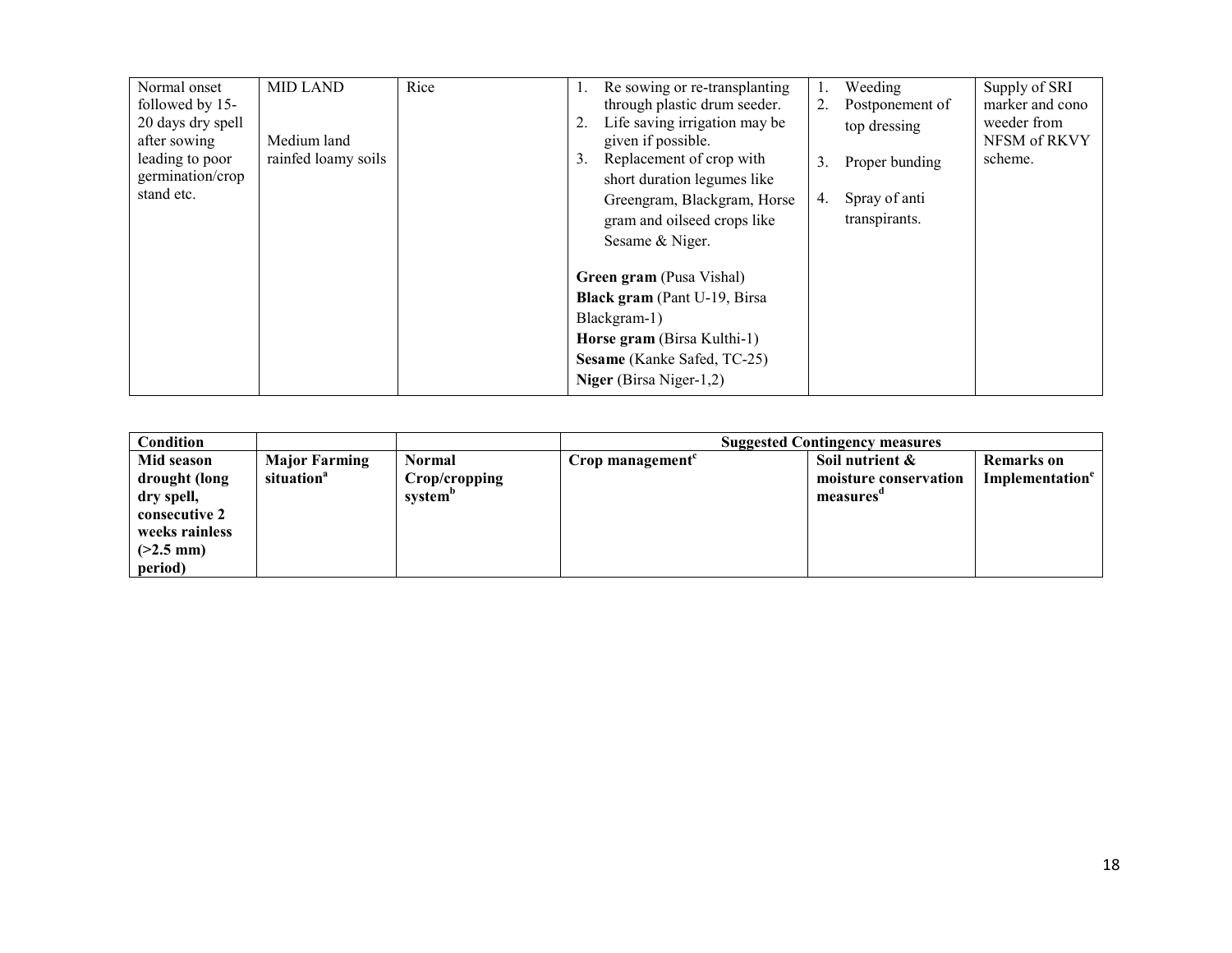| At vegetative | Medium land   | Rice | Re sowingthrough plastic drum        |    | Weeding         | Supply of SRI   |
|---------------|---------------|------|--------------------------------------|----|-----------------|-----------------|
| stage         | rainfed loamy |      | seeder.                              |    | Postponement of | marker and cono |
|               | soils.        |      | Life saving irrigation may be        |    | top dressing    | weeder from     |
|               |               |      | given if possible.                   |    |                 | NFSM and        |
|               |               |      | Replacement of crop with short<br>4. | 3. | Proper bunding  | RKVY scheme.    |
|               |               |      | duration legumes like Green          |    |                 |                 |
|               |               |      | gram, Black gram, Horse gram         | 4. | Spray of anti   |                 |
|               |               |      | and oilseed crops like Sesame &      |    | transpirants.   |                 |
|               |               |      | Niger.                               |    |                 |                 |
|               |               |      |                                      |    |                 |                 |
|               |               |      | <b>Green gram</b> (Pusa Vishal)      |    |                 |                 |
|               |               |      | <b>Black gram</b> (Pant U-19, Birsa  |    |                 |                 |
|               |               |      | Blackgram-1)                         |    |                 |                 |
|               |               |      | Horse gram (Birsa Kulthi-1)          |    |                 |                 |
|               |               |      | Sesame (Kanke Safed, TC-25)          |    |                 |                 |
|               |               |      | Niger (Birsa Niger-1,2)              |    |                 |                 |

| Condition                       |                                        |                                       |                                                                                                                                                           | <b>Suggested Contingency measures</b>    |                                                                            |
|---------------------------------|----------------------------------------|---------------------------------------|-----------------------------------------------------------------------------------------------------------------------------------------------------------|------------------------------------------|----------------------------------------------------------------------------|
| Mid season<br>drought (long     | <b>Major Farming</b><br>situation      | <b>Normal Crop/cropping</b><br>system | Crop management                                                                                                                                           | Soil nutrient &<br>moisture conservation | <b>Remarks</b> on<br>Implementation                                        |
| dry spell)                      |                                        |                                       |                                                                                                                                                           | measues                                  |                                                                            |
| At flowering/<br>fruiting stage | Medium land<br>rainfed loamy<br>soils. | Rice                                  | 1. Life saving irrigation if<br>available.<br>2. Sowing of early Rabi crops<br>like Mustard/Linseed/<br>Lentil/Pea.<br>3. Postponment of top<br>dressing. | 1. Spray of anti<br>transpirants.        | Supply of SRI<br>marker and cono<br>weeder from<br>NFSM and<br>RKVY scheme |
|                                 |                                        |                                       | Mustard (Shivani)<br>Linseed (T-397, Sweta)<br><b>Lentil</b> (PL-406, 639)<br>Pea (Swarna Rekha)                                                          |                                          |                                                                            |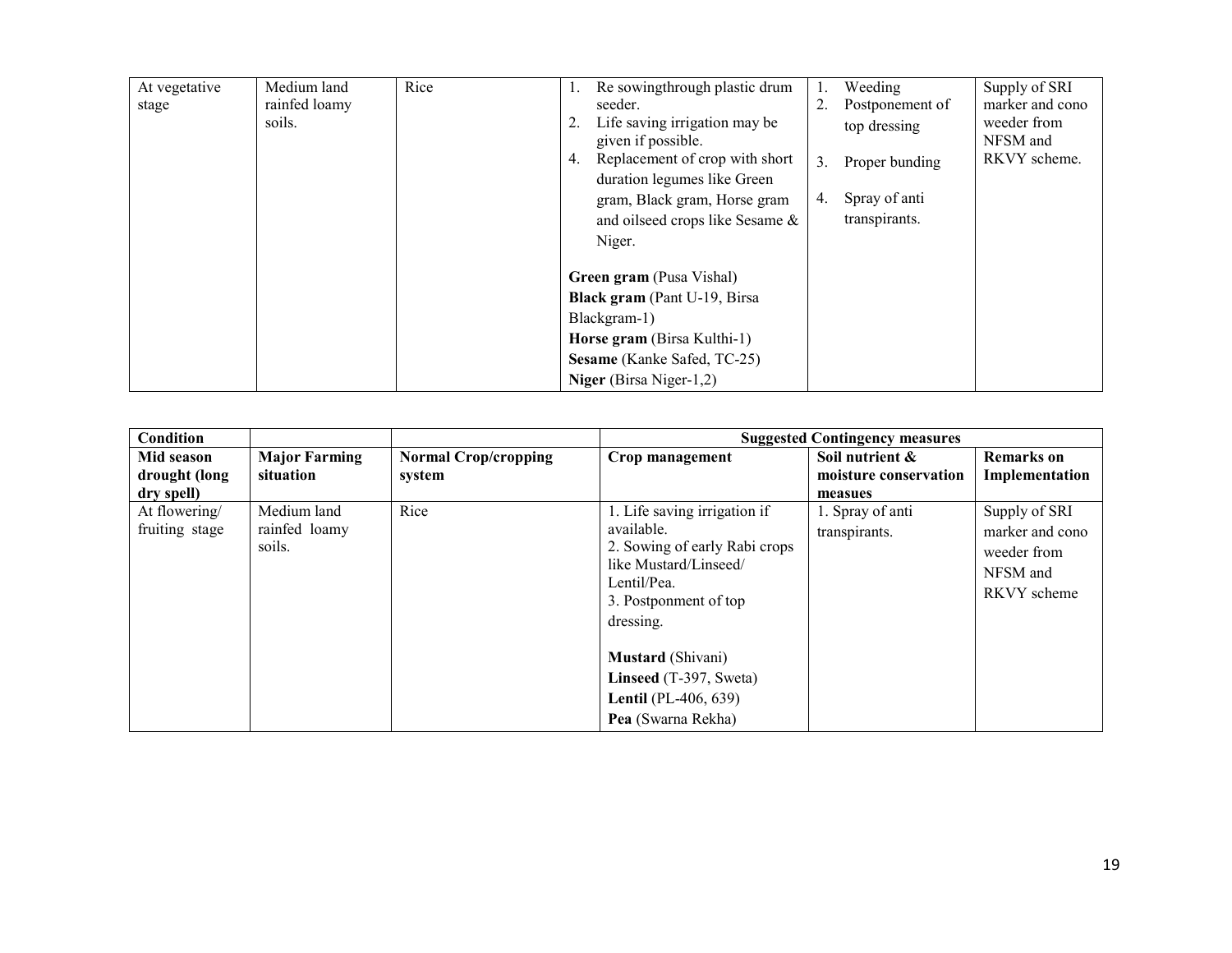| Condition         |                        |                             | <b>Suggested Contingency measures</b> |                                   |                             |  |
|-------------------|------------------------|-----------------------------|---------------------------------------|-----------------------------------|-----------------------------|--|
| <b>Terminal</b>   | <b>Major Farming</b>   | <b>Normal Crop/cropping</b> | Crop management <sup>c</sup>          | Rabi Crop planning <sup>a</sup>   | <b>Remarks</b> on           |  |
| drought           | situation <sup>a</sup> | system <sup>b</sup>         |                                       |                                   | Implementation <sup>e</sup> |  |
| (Early withdrawal |                        |                             |                                       |                                   |                             |  |
| of monsoon)       |                        |                             |                                       |                                   |                             |  |
| Terminal drought  | Medium land with       | Rice                        | 1. Harvest at physiological           | <b>Chick pea</b> – (Pant G-114,   |                             |  |
|                   | loamy soils.           |                             | maturity stage.                       | Radhey, BG-256, KPG-59.           |                             |  |
|                   |                        |                             | 2. Life saving irrigation.            | $Pea - (Swarna)$                  |                             |  |
|                   |                        |                             |                                       | Rekha/Arkel)                      |                             |  |
|                   |                        |                             |                                       | Linseed – Sweta/T-397)            |                             |  |
|                   |                        |                             |                                       | <b>Lentil</b> – (PL-406, PL-639). |                             |  |
|                   |                        |                             |                                       | $M$ ustard – (Shivani)            |                             |  |

| Condition         |                      |                             |    | <b>Suggested Contingency measures</b> |    |                          |                  |  |
|-------------------|----------------------|-----------------------------|----|---------------------------------------|----|--------------------------|------------------|--|
| Early season      | <b>Major Farming</b> | <b>Normal Crop/cropping</b> |    | Crop management                       |    | Soil nutrient & moisture | Remarks on       |  |
| drought (Normal   | situation            | system                      |    |                                       |    | conservation measues     | Implementation   |  |
| onset)            |                      |                             |    |                                       |    |                          |                  |  |
| Normal onset      | <b>LOW LAND</b>      | Rice                        |    | Life saving irrigation                |    | Weed mulching.           | Supply of seeds, |  |
| followed by 15-   |                      |                             |    | may be applied if any                 | 2. | Proper bunding for water | SRI marker &     |  |
| 20 days dry spell |                      |                             |    | water resource is                     |    | retention.               | cono weeder and  |  |
| after sowing      |                      |                             |    | available.                            |    |                          | drum seeder      |  |
| leading to poor   | Low land rainfed     |                             |    | Gap filling should be                 |    |                          | through NFSM     |  |
| germination/crop  | clay soils.          |                             |    | done.                                 |    |                          | & RKVY.          |  |
| stand etc.        |                      |                             | 3. | Re sowing through                     |    |                          |                  |  |
|                   |                      |                             |    | plastic drum seeder or                |    |                          |                  |  |
|                   |                      |                             |    | SRI method respectively               |    |                          |                  |  |
|                   |                      |                             |    | if heavy damage is                    |    |                          |                  |  |
|                   |                      |                             |    | occurs.                               |    |                          |                  |  |
|                   |                      |                             |    |                                       |    |                          |                  |  |

| Condition           |                      |               |                 | <b>Suggested Contingency measures</b> |                |
|---------------------|----------------------|---------------|-----------------|---------------------------------------|----------------|
| Mid season          | <b>Major Farming</b> | <b>Normal</b> | Crop management | Soil nutrient & moisture              | Remarks on     |
| drought (long dry   | situation            | Crop/cropping |                 | conservation measures                 | Implementation |
| spell, consecutive  |                      | svstem        |                 |                                       |                |
| 2 weeks rainless    |                      |               |                 |                                       |                |
| $(>2.5$ mm) period) |                      |               |                 |                                       |                |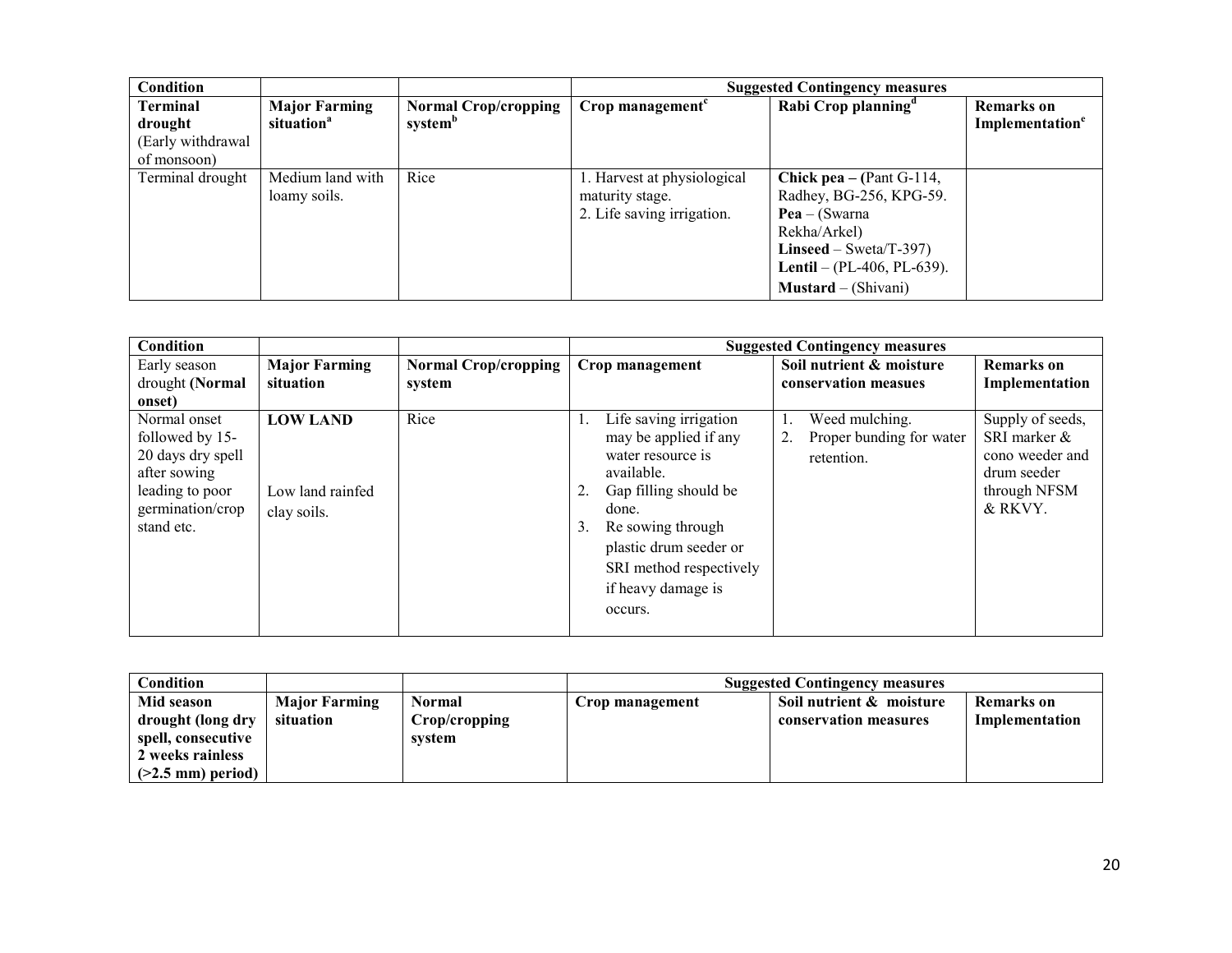| At vegetative stage | Low land rainfed<br>clay soils. | Rice | Z. | Life saving irrigation.<br>Re sowingthrough drum<br>seeder or SRI methods<br>respectively. | 2.<br>3. | Weed mulching<br>Spraying a layer of<br>dried leaves to check<br>evaporation.<br>Postponement of top<br>dressing. | Supply of SRI<br>marker & cono<br>weeder, plastic<br>drum seeder and<br>seeds through<br>NFSM & RKVY. |
|---------------------|---------------------------------|------|----|--------------------------------------------------------------------------------------------|----------|-------------------------------------------------------------------------------------------------------------------|-------------------------------------------------------------------------------------------------------|
|                     |                                 |      |    |                                                                                            | 4.       | Proper bunding of field.                                                                                          |                                                                                                       |

| Condition                                 |                                   |                                       | <b>Suggested Contingency measures</b> |                                                                             |                              |
|-------------------------------------------|-----------------------------------|---------------------------------------|---------------------------------------|-----------------------------------------------------------------------------|------------------------------|
| Mid season<br>drought (long<br>dry spell) | <b>Major Farming</b><br>situation | <b>Normal Crop/cropping</b><br>system | Crop management                       | Soil nutrient & moisture<br>conservation measures                           | Remarks on<br>Implementation |
| At flowering/<br>fruiting stage           | Low land rainfed<br>clay soils.   | Rice                                  | Life saving irrigation.               | 1. Spraying of anti<br>transpirants.<br>2. Postponement of top<br>dressing. |                              |

| Condition                                               |                                                |                                                    | <b>Suggested Contingency measures</b>                                     |                                                                                                                          |                                                  |
|---------------------------------------------------------|------------------------------------------------|----------------------------------------------------|---------------------------------------------------------------------------|--------------------------------------------------------------------------------------------------------------------------|--------------------------------------------------|
| Terminal<br>drought<br>(Early withdrawal<br>of monsoon) | <b>Major Farming</b><br>situation <sup>a</sup> | <b>Normal Crop/cropping</b><br>system <sup>b</sup> | Crop management <sup>c</sup>                                              | Rabi Crop planning <sup>a</sup>                                                                                          | <b>Remarks</b> on<br>Implementation <sup>e</sup> |
| Terminal drought                                        | Low land rainfed<br>clay soils.                | Rice                                               | Life saving irrigation.<br>Harvesting at physiological<br>maturity stage. | <b>Chick pea</b> (Pant G-<br>114)<br>Linseed $(T-397)$<br>Wheat $(C-306, K-$<br>8962, DL-788-2)<br><b>Barley</b> (Ratna) |                                                  |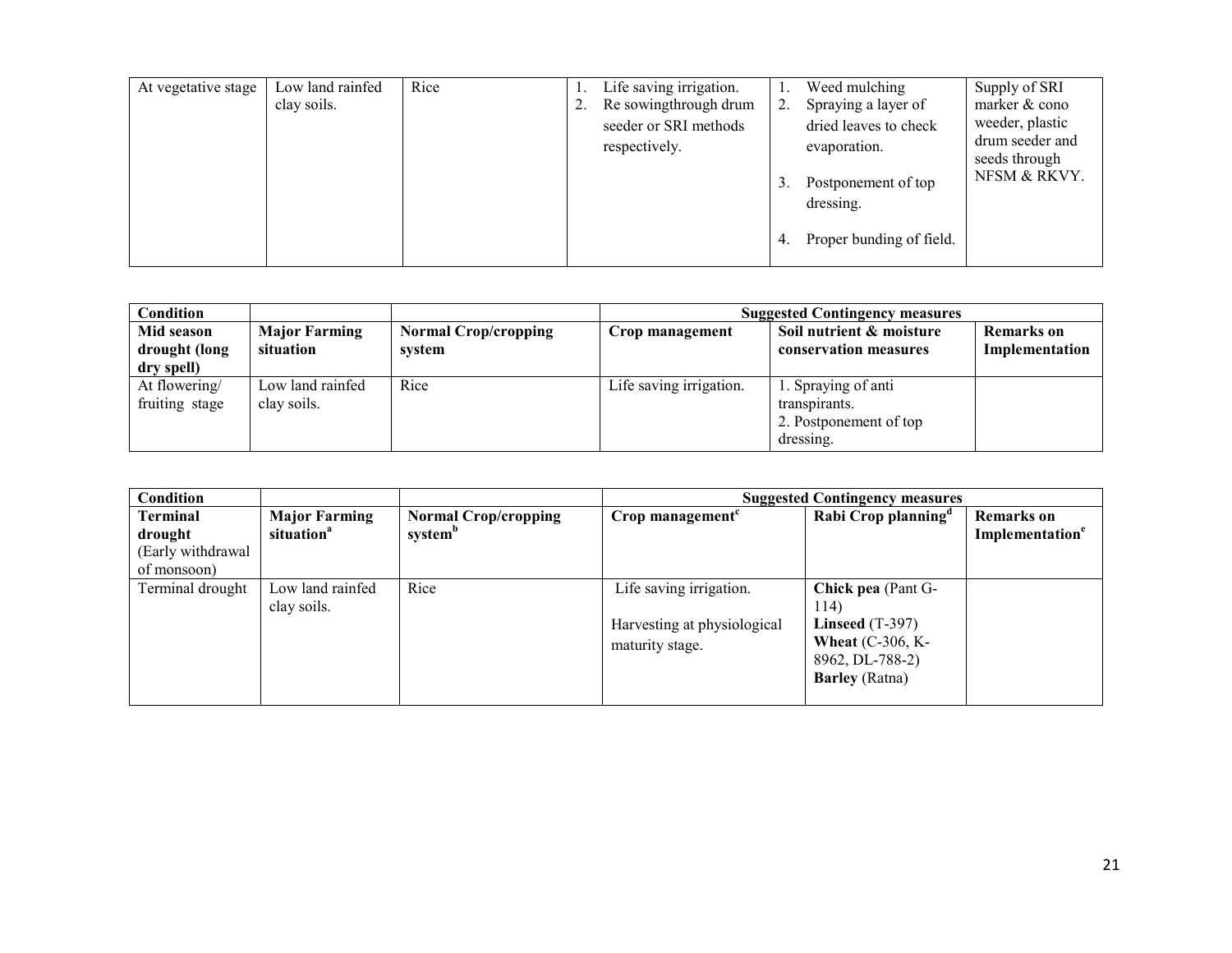# 2.1.2 Drought - Irrigated situation

| <b>Condition</b>    |                                   |                                                    | <b>Suggested Contingency measures</b>          |                                 |                                     |
|---------------------|-----------------------------------|----------------------------------------------------|------------------------------------------------|---------------------------------|-------------------------------------|
|                     | <b>Major Farming</b><br>situation | <b>Normal Crop/cropping</b><br>system <sup>g</sup> | Change in crop/cropping<br>system <sup>h</sup> | Agronomic measures <sup>i</sup> | <b>Remarks</b> on<br>Implementation |
| Limited release of  |                                   |                                                    |                                                |                                 |                                     |
| water in canals     |                                   |                                                    |                                                |                                 |                                     |
| due to low rainfall |                                   |                                                    |                                                |                                 |                                     |
| Non release of      |                                   |                                                    |                                                |                                 |                                     |
| water in canals     |                                   |                                                    |                                                |                                 |                                     |
| under delayed       |                                   |                                                    |                                                |                                 |                                     |
| onset of monsoon    |                                   |                                                    |                                                |                                 |                                     |
| in catchment        |                                   |                                                    |                                                |                                 |                                     |
| Lack of inflows     |                                   |                                                    |                                                |                                 |                                     |
| into tanks due to   |                                   |                                                    |                                                |                                 |                                     |
| insufficient        |                                   |                                                    |                                                |                                 |                                     |
| /delayed onset of   |                                   |                                                    |                                                |                                 |                                     |
| monsoon             |                                   |                                                    |                                                |                                 |                                     |
| Insufficient        |                                   |                                                    |                                                |                                 |                                     |
| groundwater         |                                   |                                                    |                                                |                                 |                                     |
| recharge due to     |                                   |                                                    |                                                |                                 |                                     |
| low rainfall        |                                   |                                                    |                                                |                                 |                                     |

#### 2.2 Unusual rains (untimely, unseasonal etc) (for both rainfed and irrigated situations)

| <b>Condition</b>                                                     | <b>Suggested contingency measure</b> |                        |                     |              |
|----------------------------------------------------------------------|--------------------------------------|------------------------|---------------------|--------------|
| Continuous high rainfall in a short<br>span leading to water logging | <b>Vegetative stage</b>              | <b>Flowering stage</b> | Crop maturity stage | Post harvest |
| Pigeonpea                                                            | Ridge making                         | Provide drainage       |                     |              |
| Blackgram                                                            | Ridge making                         | Provide drainage       |                     |              |
| Rice                                                                 | Bund making                          | Provide drainage       | Provide drainage    |              |
| Horticulture                                                         |                                      |                        |                     |              |
| Cucurbits                                                            | <b>Staking</b>                       | Provide drainage       | Provide drainage    |              |
| Vegetables                                                           | Sowing on ridge                      |                        |                     |              |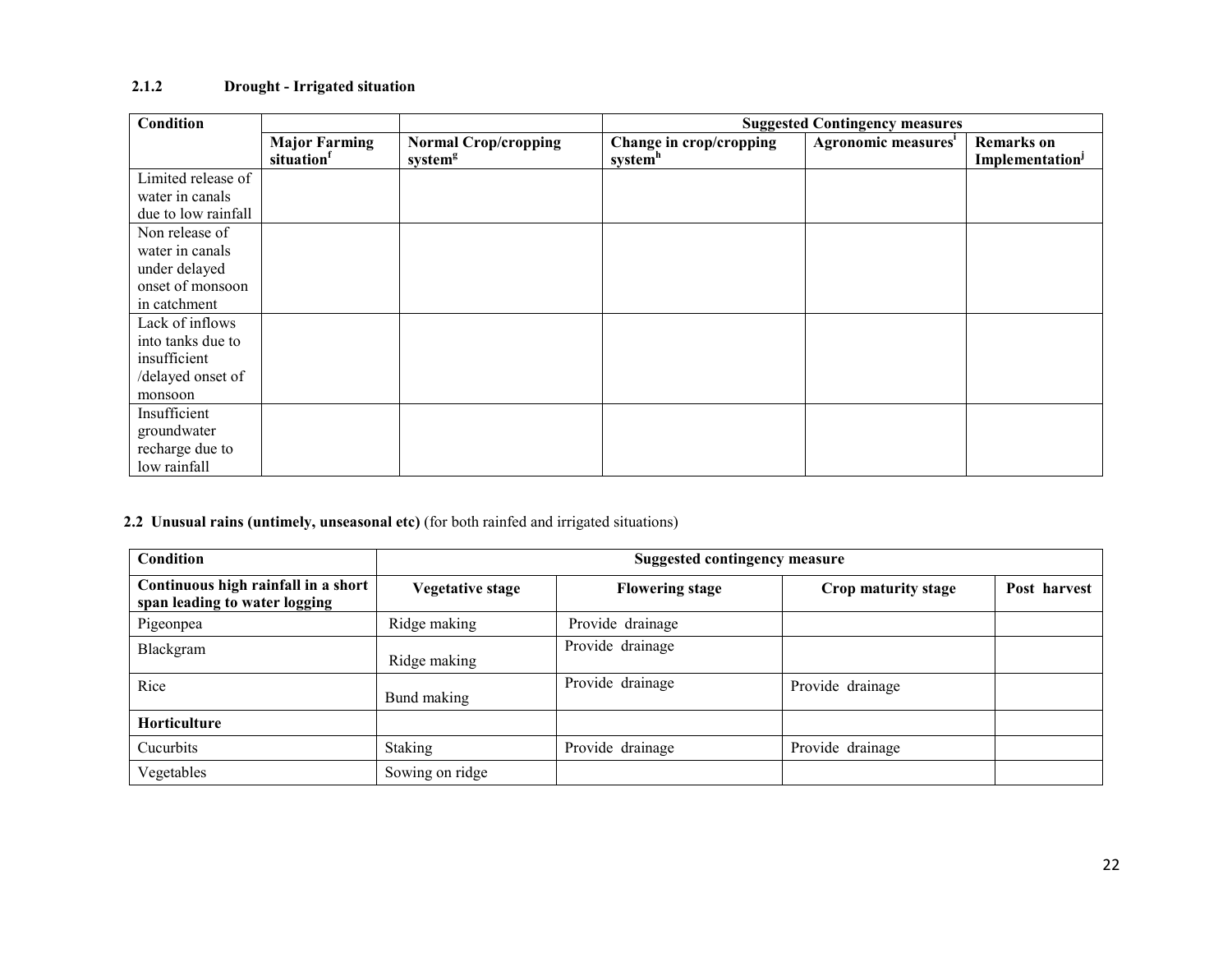| Outbreak of pests and diseases<br>due to unseasonal rains |                                                               |                                                     |                                                                        |  |
|-----------------------------------------------------------|---------------------------------------------------------------|-----------------------------------------------------|------------------------------------------------------------------------|--|
| Pulses                                                    | Leaf hoper/caterpillar<br>Control-Monocrotophos @ 1<br>ml/lit |                                                     |                                                                        |  |
| Maize                                                     | Stem borer                                                    | Sheath blight                                       |                                                                        |  |
|                                                           | Control-Phorate 10G@ 20<br>kg/ha                              | Control-Hexaconazole 1.0 lit<br>in 500 lit water/ha |                                                                        |  |
| Rice                                                      |                                                               | <b>Blast</b> diseases                               | False Smut                                                             |  |
|                                                           |                                                               | Control-Tricyclazole (0.05<br>$\%$ )                | Control-Propiconazole<br>0.1 % or Copper oxy<br>chloride -50 (2 kg/ha) |  |
| Bhendi                                                    |                                                               | <b>YVM</b>                                          |                                                                        |  |
|                                                           |                                                               | Control- Carbofuran 3G @ 3<br>gm/m <sup>2</sup>     |                                                                        |  |
| French bean                                               | Rust disease                                                  |                                                     |                                                                        |  |
|                                                           | Control-Mancozeb 2.5 kg/ha                                    |                                                     |                                                                        |  |

#### 2.3 Floods

| Condition                                                   |                          | Suggested contingency measure <sup>o</sup> |                           |            |
|-------------------------------------------------------------|--------------------------|--------------------------------------------|---------------------------|------------|
| Transient water logging/ partial inundation <sup>1</sup>    | Seedling / nursery stage | Vegetative stage                           | <b>Reproductive stage</b> | At harvest |
| Continuous submergence<br>for more than 2 days <sup>2</sup> |                          | Not Applicable                             |                           |            |
| Sea water intrusion <sup>3</sup>                            |                          |                                            |                           |            |

## 2.4 Extreme events: Heat wave / Cold wave/Frost/ Hailstorm /Cyclone

| <b>Extreme event type</b> | <b>Suggested contingency measure</b> |                  |                           |            |  |
|---------------------------|--------------------------------------|------------------|---------------------------|------------|--|
|                           | Seedling / nursery stage             | Vegetative stage | <b>Reproductive stage</b> | At harvest |  |
| <b>Hailstorm</b>          | Not applicable                       |                  |                           |            |  |
| <b>Heat Wave</b>          |                                      |                  |                           |            |  |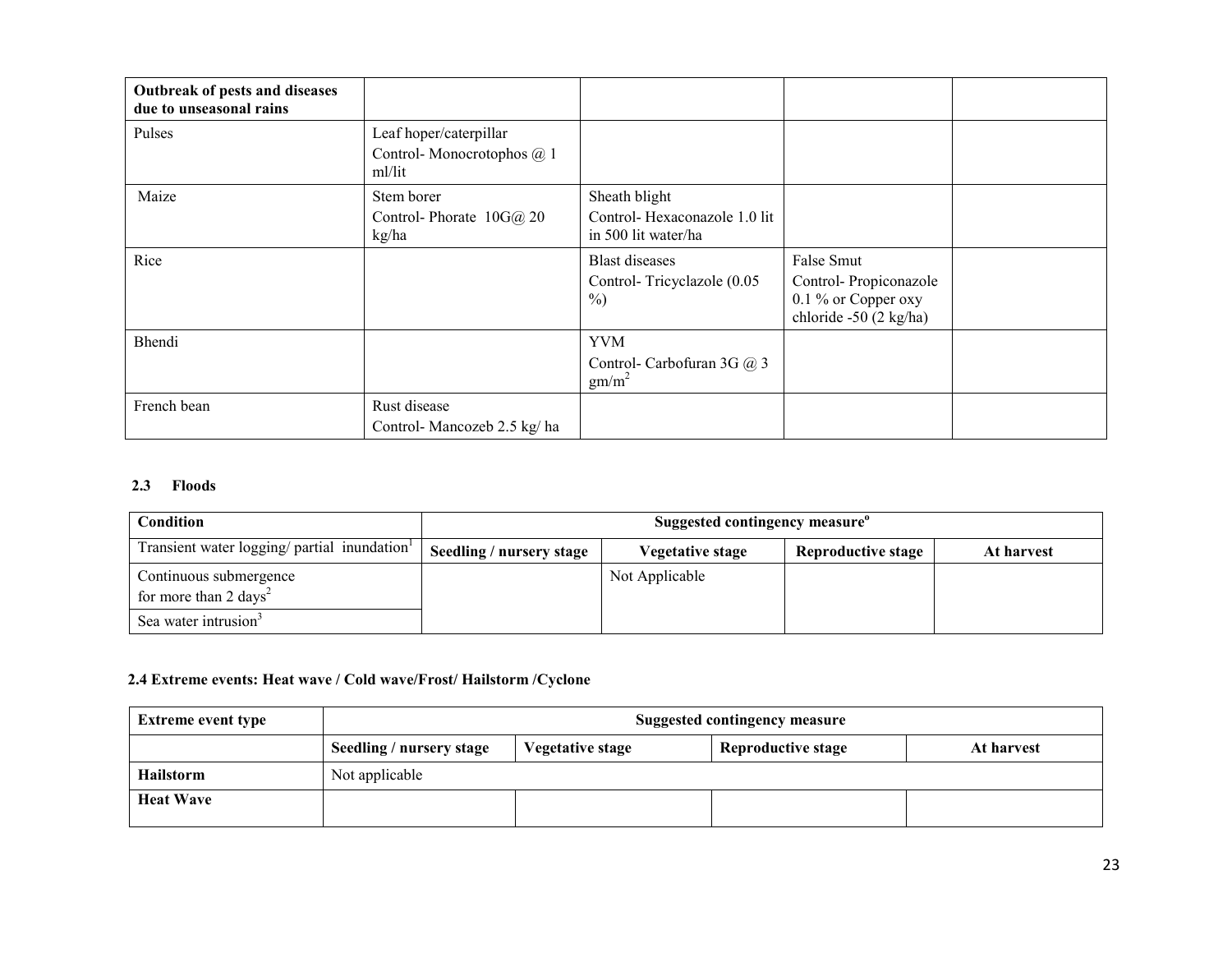| Wheat                                | Life saving irrigation                                                               | Life saving irrigation                                                                                                                                                                                                          | Life saving irrigation<br>(Terminal heat)                                                                 |                                                                             |
|--------------------------------------|--------------------------------------------------------------------------------------|---------------------------------------------------------------------------------------------------------------------------------------------------------------------------------------------------------------------------------|-----------------------------------------------------------------------------------------------------------|-----------------------------------------------------------------------------|
| Cold wave                            |                                                                                      |                                                                                                                                                                                                                                 |                                                                                                           |                                                                             |
| Wheat                                | Irrigation<br><b>Balanced fertilizer</b><br>application<br>Foliar spray of nutrients | Light irrigation<br>Mulching with crop residue<br>weeds<br>Fertilizer application                                                                                                                                               | Irrigation, fertilizer<br>application                                                                     |                                                                             |
| Vegetables                           | Raising of seedling in Poly<br>house, re sowing if<br>damaged                        | Light irrigation<br>Mulching with crop residue<br>\ weeds<br>Disease and pest control,<br>care for chilling injury or<br>replanting                                                                                             | Quick harvesting                                                                                          | Grading, quick disposal for<br>marketing                                    |
| Pigeonpea                            |                                                                                      | Light irrigation<br>Mulching with crop residue<br>\ weeds                                                                                                                                                                       |                                                                                                           |                                                                             |
| Frost                                |                                                                                      |                                                                                                                                                                                                                                 |                                                                                                           |                                                                             |
| Wheat                                |                                                                                      | Light irrigation<br>Mulching with crop residue<br>\weeds                                                                                                                                                                        |                                                                                                           |                                                                             |
| Pigeonpea                            | Exposure of crop to smoke<br>by burning waste material<br>during night time          | Exposure of crop to smoke<br>by burning waste material<br>during night time<br>Light sprinkler irrigation                                                                                                                       | Exposure of crop to smoke<br>by burning waste material<br>during night time<br>Light sprinkler irrigation | Exposure of crop to smoke<br>by burning waste material<br>during night time |
| Tomato & Potato                      |                                                                                      | Earth up to 15cm ht.<br>Irrigation<br>Intercultivation,<br>Mulching with weeds                                                                                                                                                  |                                                                                                           | Harvest in dry weather                                                      |
| Horticultural crops (fruit<br>crops) |                                                                                      | Light frequent irrigation may be practiced wherever irrigation facilities are available, mulching, thatching and creating<br>smoke screens and lighting of fire is also practiced where irrigation facilities are not available |                                                                                                           |                                                                             |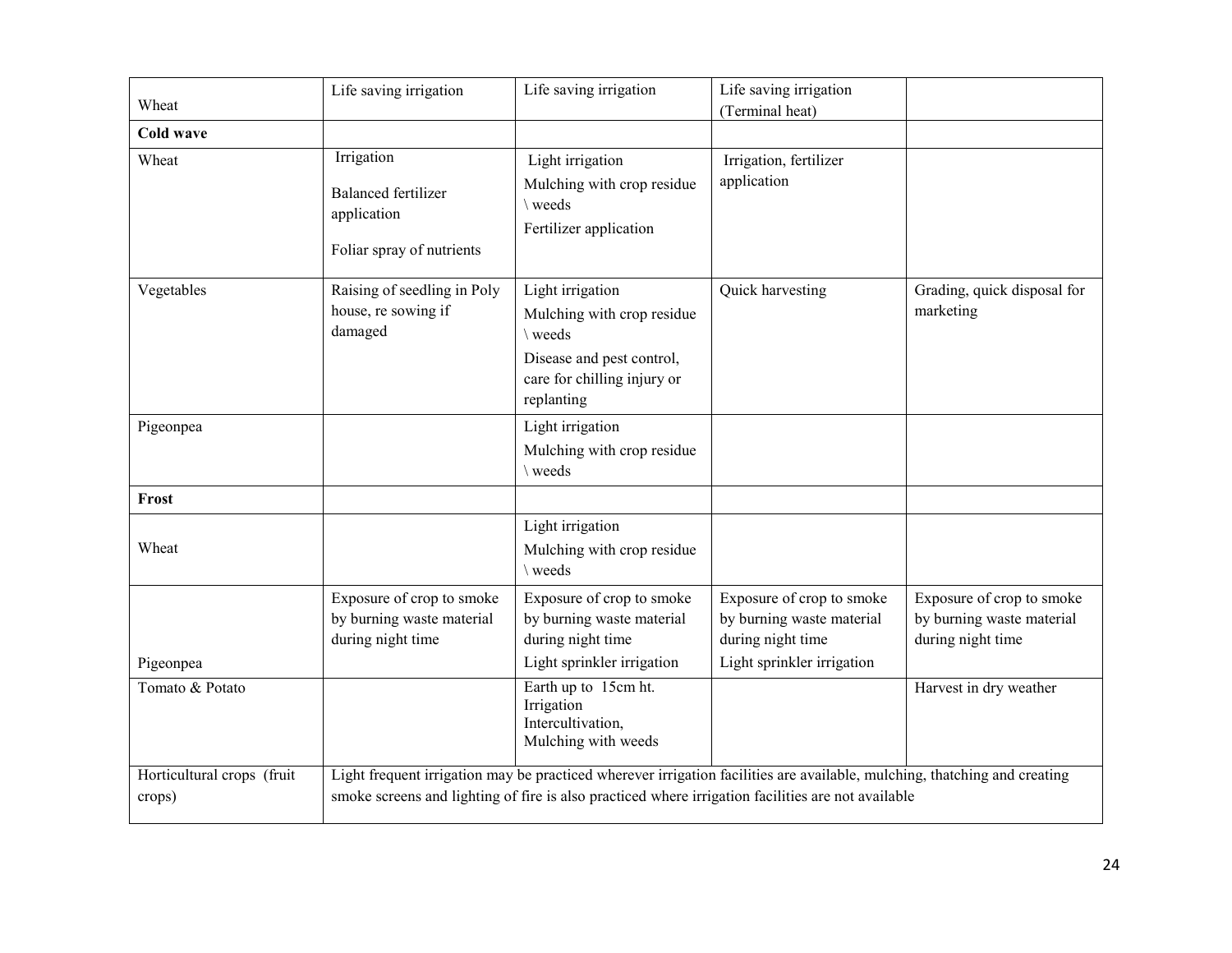|                          | Not applicable |
|--------------------------|----------------|
| $\sim$<br><b>byclone</b> |                |

# 2.5 Contingent strategies for Livestock, Poultry & Fisheries

# 2.5.1 Livestock

|                 | <b>Suggested contingency measures</b> |                                                  |                                               |  |  |
|-----------------|---------------------------------------|--------------------------------------------------|-----------------------------------------------|--|--|
|                 | Before the event <sup>s</sup>         | During the event                                 | After the event                               |  |  |
| <b>Drought</b>  |                                       |                                                  |                                               |  |  |
| Feed and fodder | Preservation of surplus fodder,       | Arrangement of feeds and fodder from             | of fodder<br>Promotion<br>production.<br>seed |  |  |
| availability    | encourage fodder cultivation and tree | adjoining<br>exploitation<br>of<br>areas,<br>non | cultivation and storage, establishment of     |  |  |
|                 | plantation and also encourage supply  | conventional feed resources, use of urea         | fodder block making machines in fodder        |  |  |
|                 | of molasses to cattle feed plants.    | treated straw and feed blocks.                   | surplus areas.                                |  |  |
| Drinking water  | Repairs of tube wells, clear off      | existing<br>Harnessing water through the         | To strengthen reservoirs<br>by<br>promoting   |  |  |
|                 | the sludge in the canals and local    | reservoirs and exploitation of groundwater.      | recharging of<br>water<br>and<br>rain water   |  |  |
|                 | water catchments and clean the water  |                                                  | harvesting during rainy season.               |  |  |
|                 | tanks, large ponds and lakes          |                                                  |                                               |  |  |
| Health and      | Mass vaccination and de worming       | Provide shades to animals and water as much      | Treatment of diseased animals and provide     |  |  |
| disease         |                                       | as possible. Treatment of diseased animals       | vitamin and mineral supplement to regain      |  |  |
| management      |                                       | and proper disposal of carcasses.                | strength and vigour.                          |  |  |

<sup>s</sup> based on forewarning wherever available

# 2.5.2 Poultry

|                              | <b>Suggested contingency measures</b> |                                  |                        | Convergence/linkages with<br>ongoing programs, if any |
|------------------------------|---------------------------------------|----------------------------------|------------------------|-------------------------------------------------------|
|                              | Before the event <sup>a</sup>         | During the event                 | After the event        |                                                       |
| <b>Drought</b>               |                                       |                                  |                        |                                                       |
| Shortage of feed ingredients | Storage of feed                       | Provide non conventional feed,   |                        |                                                       |
|                              |                                       | supplement anti oxidant and anti |                        |                                                       |
|                              |                                       | stress                           |                        |                                                       |
| Drinking water               | Storage of water in                   | Add vit-C and other anti stress  |                        |                                                       |
|                              | tanks                                 | ingredients with water           |                        |                                                       |
| Health and disease           | Regular vaccination                   | Vaccination and treatment of     | Disposal of dead birds |                                                       |
| management                   |                                       | diseased one                     |                        |                                                       |

<sup>a</sup> based on forewarning wherever available